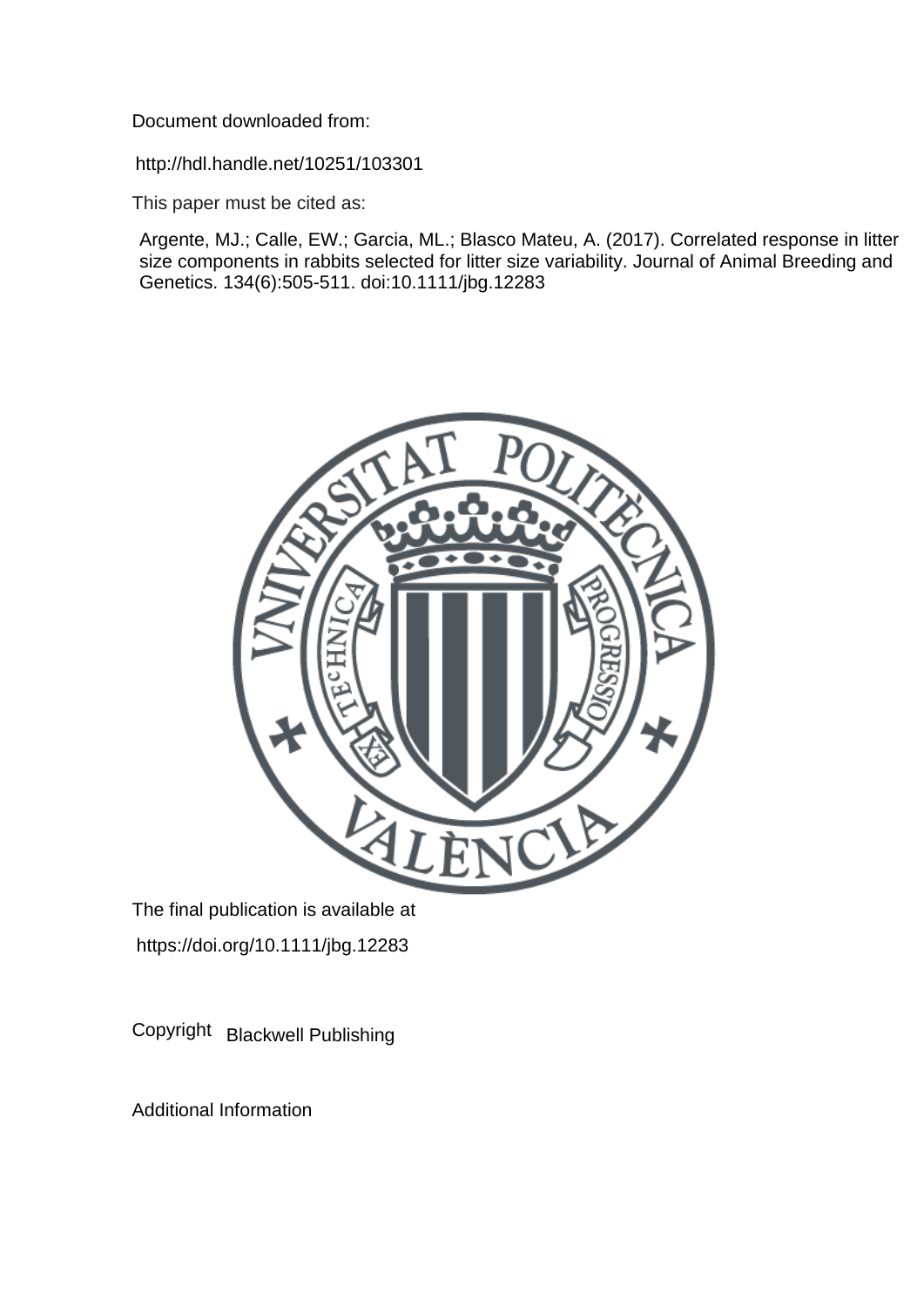

## **CORRELATED RESPONSE IN LITTER SIZE COMPONENTS IN RABBITS SELECTED FOR LITTER SIZE VARIABILITY**

| Journal:                      | Journal of Animal Breeding and Genetics                                                                                                                                                                                                                                                                                         |
|-------------------------------|---------------------------------------------------------------------------------------------------------------------------------------------------------------------------------------------------------------------------------------------------------------------------------------------------------------------------------|
| Manuscript ID                 | Draft                                                                                                                                                                                                                                                                                                                           |
| Manuscript Type:              | Original Article                                                                                                                                                                                                                                                                                                                |
| Date Submitted by the Author: | n/a                                                                                                                                                                                                                                                                                                                             |
| Complete List of Authors:     | Argente, Maria-Jose; Universidad Miguel Hernandez de Elche,<br>Departamento de Tecnología Agroalimentaria<br>Calle, Eddy; Universitat Politecnica de Valencia, Institute for Animal<br>Science and Technology<br>García, M. Luz; Universidad Miquel Hernández de Elche, tecnologia<br>Agroalimentaria<br><b>BLASCO, AGUSTIN</b> |
| Subject Area:                 | animal breeding, correlation, estimation, heritability, selection                                                                                                                                                                                                                                                               |
|                               |                                                                                                                                                                                                                                                                                                                                 |

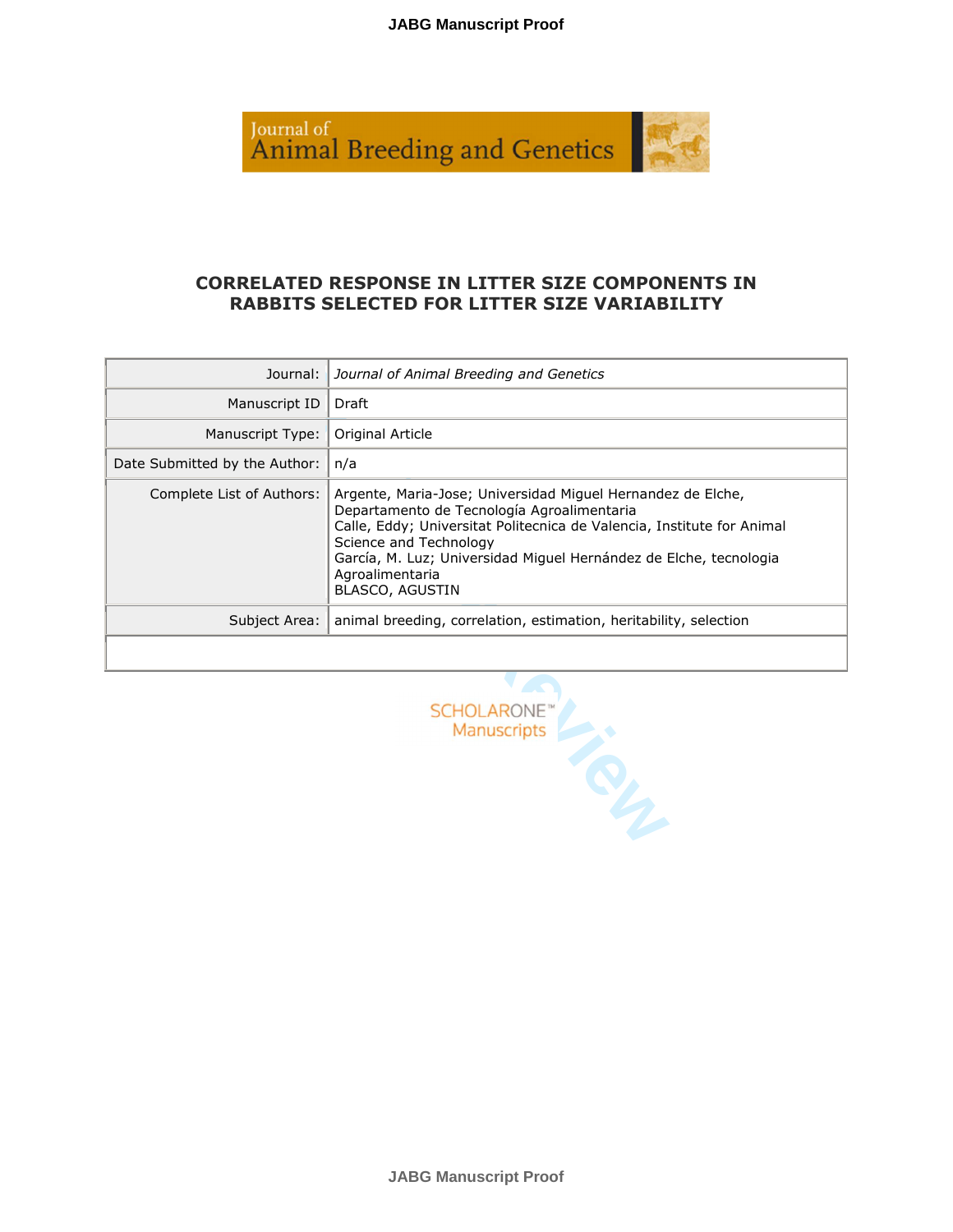$\mathbf{1}$ 

| 1                            |                |                                                                                                          |
|------------------------------|----------------|----------------------------------------------------------------------------------------------------------|
| $\overline{\mathbf{c}}$<br>3 | $\mathbf{1}$   | <b>CORRELATED RESPONSE IN LITTER SIZE COMPONENTS IN RABBITS</b>                                          |
| 4<br>5<br>6                  | $\overline{2}$ | <b>SELECTED FOR LITTER SIZE VARIABILITY</b>                                                              |
| 7<br>8                       | 3              |                                                                                                          |
| $\boldsymbol{9}$<br>10       | $\overline{4}$ | M.J. Argente <sup>1*</sup> , E.W. Calle <sup>2</sup> , M.L. García <sup>1</sup> , A. Blasco <sup>2</sup> |
| 11<br>12                     | 5              |                                                                                                          |
| 13<br>14                     | 6              | <sup>1</sup> Departamento de Tecnología Agroalimentaria. Universidad Miguel Hernández de Elche,          |
| 15<br>16<br>17               | $\tau$         | Ctra de Beniel Km 3.2, 03312 Orihuela, Spain.                                                            |
| 18<br>19                     | 8              |                                                                                                          |
| 20<br>21                     | 9              | <sup>2</sup> Institute for Animal Science and Technology. Universitat Politècnica de València, P.O. Box  |
| 22<br>23                     | 10             | 22012. 46022 Valencia, Spain.                                                                            |
| 24<br>25                     | 11             |                                                                                                          |
| 26<br>27<br>28               | 12             | *Corresponding author: M.J. Argente. e-mail: mj.argente@umh.es                                           |
| 29<br>30                     | 13             |                                                                                                          |
| 31<br>32                     | 14             | Short title: Correlated Responses in litter size components                                              |
| 33<br>34                     | 15             |                                                                                                          |
| 35<br>36                     |                |                                                                                                          |
| 37<br>38                     |                |                                                                                                          |
| 39<br>40<br>41               |                |                                                                                                          |
| 42<br>43                     |                |                                                                                                          |
| 44<br>45                     |                |                                                                                                          |
| 46<br>47                     |                |                                                                                                          |
| 48<br>49                     |                |                                                                                                          |
| 50<br>51                     |                |                                                                                                          |
| 52<br>53                     |                |                                                                                                          |
| 54                           |                |                                                                                                          |
| 55<br>56                     |                |                                                                                                          |
| 57                           |                |                                                                                                          |
| 59                           |                |                                                                                                          |
| 58<br>60                     |                |                                                                                                          |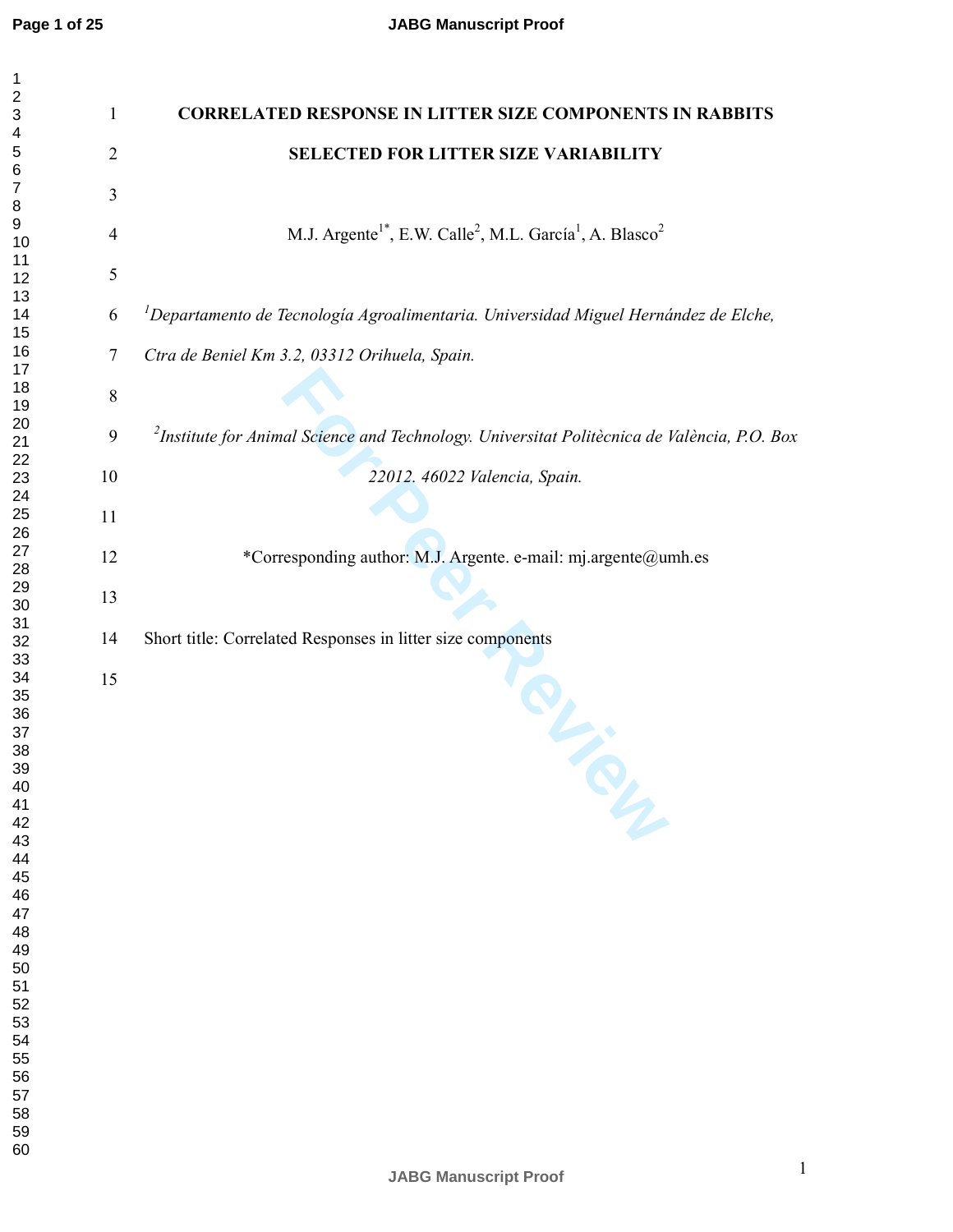#### $\overline{2}$

 $\mathbf{1}$ 

#### **Summary**

lanted embryos (IE) were measured by laparoscopy at<br>s. At the end of the second gestation, litter size was<br>m at second parity (TB). Embryonic (ES), fetal (FS)<br>imated as IE/OR, TB/IE and TB/OR, respectively<br>performed. Data 17 A divergent selection experiment for litter size environmental variability has been carried out 18 in rabbits at the University Miguel Hernández of Elche in Spain over seven generations. 19 Environmental variability of litter size was estimated as phenotypic variance within female 20 after correcting for year-season and parity-lactation status. The aim of this study was to 21 analyse the correlated responses to selection in litter size components. Ovulation rate (OR) 22 and number of implanted embryos (IE) were measured by laparoscopy at 12 d of the second 23 gestation in females. At the end of the second gestation, litter size was measured as total 24 number of kits born at second parity (TB). Embryonic (ES), fetal (FS) and prenatal (PS) 25 survival were estimated as IE/OR, TB/IE and TB/OR, respectively. A total of 405 26 laparoscopies were performed. Data were analysed using Bayesian methodology. Correlated 27 response to selection for litter size environmental variability in litter size components was 28 estimated either as genetic trends from the estimated genetic means and as phenotypic 29 differences between lines. Ovulation rate was similar in both lines. However, after seven 30 generations of selection, the line selected for homogeneity in litter size showed more embryos 31 at implantation (1.09 embryos for genetic means and 1.23 embryos for phenotypic means,  $P =$ 32 1.00) and higher embryonic survival than the heterogeneous one (0.07 for genetic means and 33 0.08 for phenotypic means,  $P = 0.99$ . A higher uterine overcrowding of embryos in the 34 homogeneous line did not penalise fetal survival, and as a result, this line continued showing 35 a greater number of kits born at birth (1.01 kits for genetic means and 1.30 kits for phenotypic means,  $P = 0.99$ , in the seventh generation of selection). In conclusion, a decrease in litter size 37 variability showed a favourable effect on embryonic survival leading to a higher litter size at 38 birth.

**Keywords:** implanted embryos, litter size, ovulation rate, rabbit, residual variance.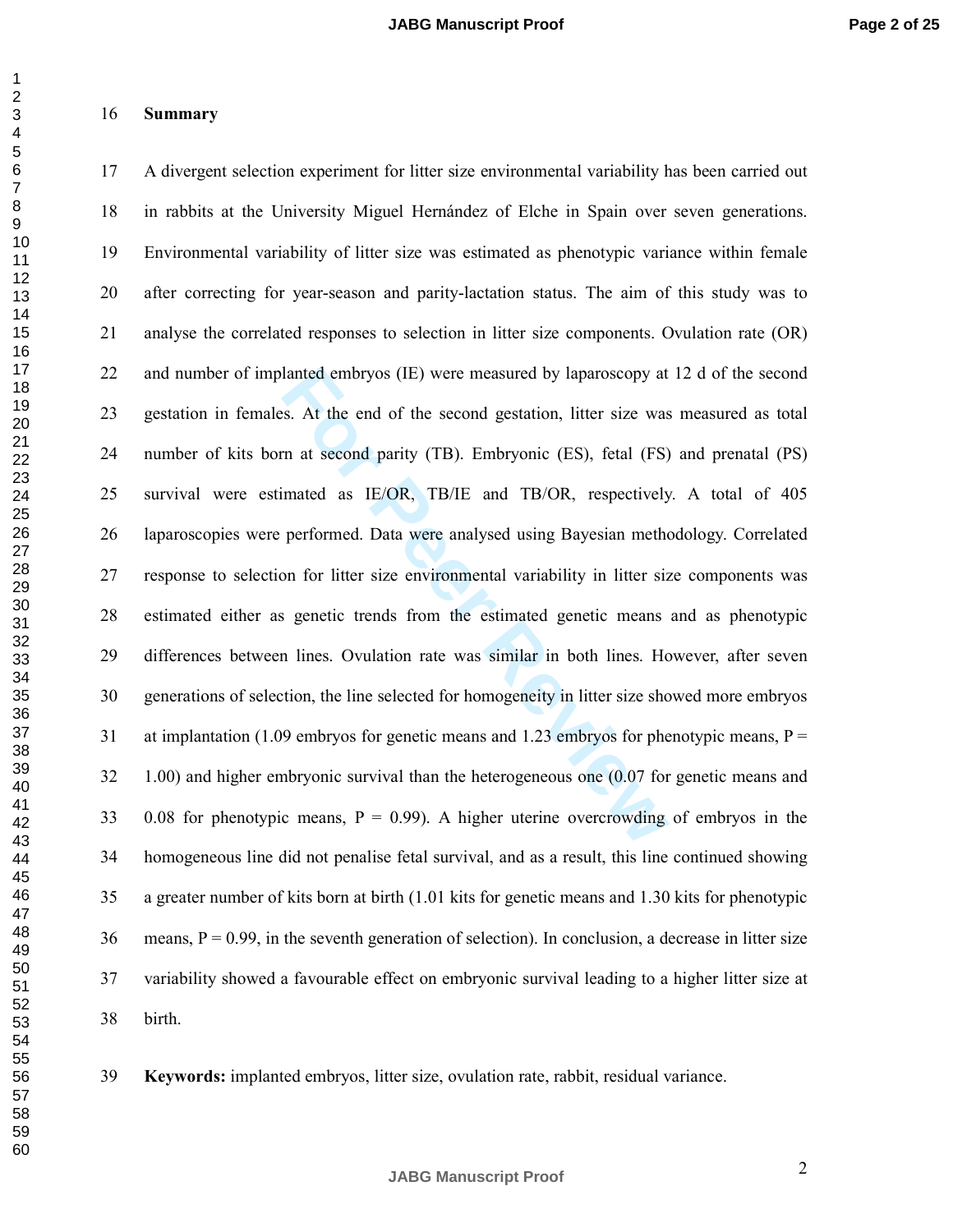# **Introduction**

ing for increasing the response to selection in low her<br>te *et al.* 2010; Formoso-Rafferty *et al.* 2016). A direct<br>r size environmental variance is currently being carried<br>d success, showing a difference for litter size v 42 Interest in the genetic determination of environmental variance is increasing, since the 43 livestock industry is demanding a more homogeneous production (Mulder *et al.* 2008); for 44 example, increasing uniformity in litters can help management and increase litter viability. On 45 the other hand, a decrease in environmental variance will increase the heritability, being 46 particularly interesting for increasing the response to selection in low heritability traits, such 47 as litter size (Argente *et al.* 2010; Formoso-Rafferty *et al.* 2016). A direct divergent selection 48 experiment for litter size environmental variance is currently being carried out in rabbits. The 49 experiment has had success, showing a difference for litter size variability of 30% between 50 the divergent lines (Blasco *et al.* 2017). Litter size environmental variance is related to litter 51 size, but the sign of this relationship is controversial. In pigs' litter size and in rabbits' uterine 52 capacity, Yang *et al.* (2011) found that, after the Box-Cox transformation, the relationship 53 between mean and environmental variance changed from negative to positive. Hence, it will 54 be interesting to learn how this selection process is affecting litter size, and also at which 55 gestation moment the selection process is acting. The objective of this study is to analyse the 56 correlated responses to selection for litter size environmental variability in litter size 57 components.

#### **Materials and Methods**

#### *Animals*

60 A divergent selection experiment for litter size environmental variability has been carried out 61 in rabbits during seven generations. Each divergent line had approximately 125 females and 25 males per generation. Selection was based on phenotypic variance of litter size within female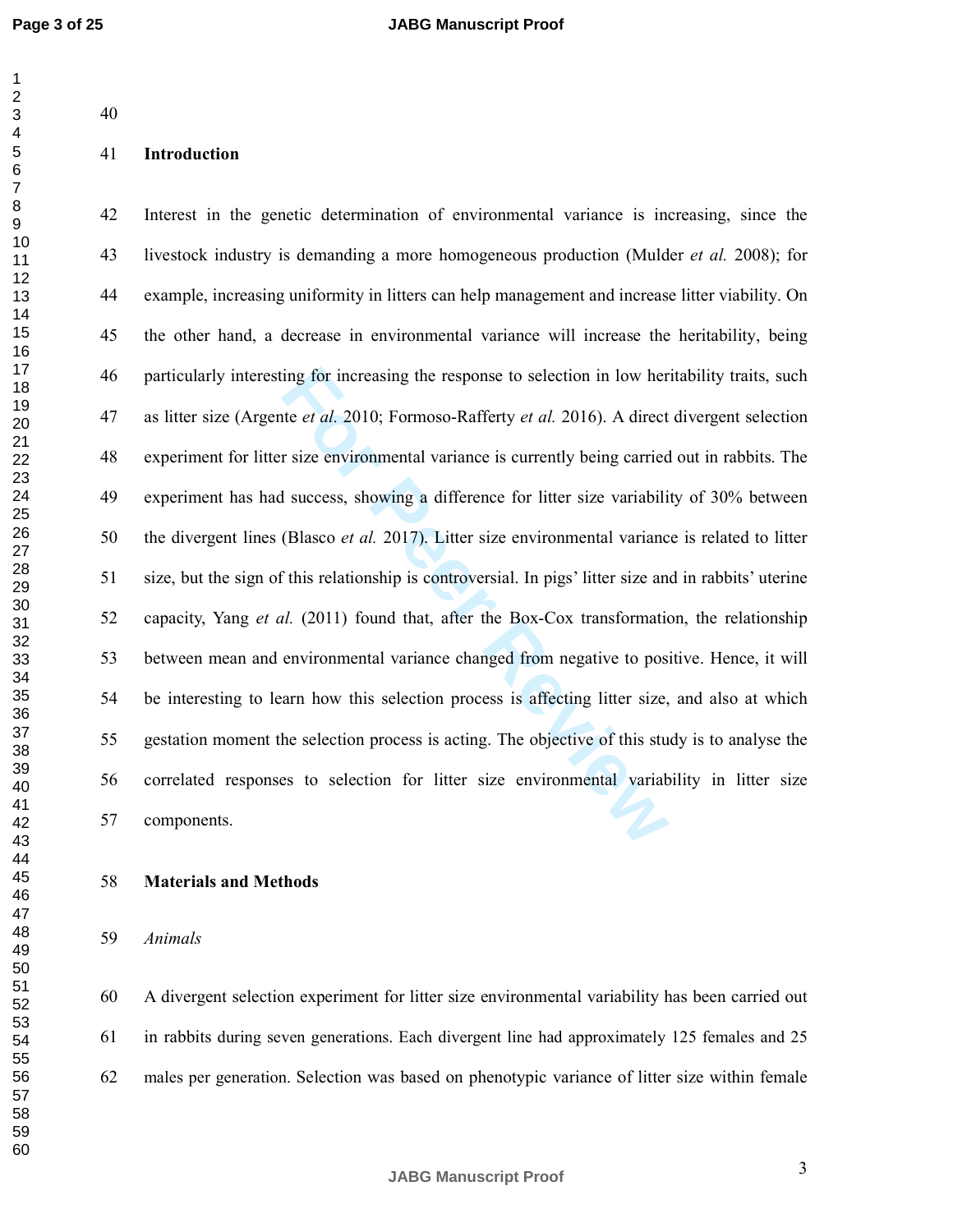18 g acid detergent fibre and 174 g crude protein per<br>
20. Food and water were provided *ad libitum*. Fem<br>
19. Food and water were provided *ad libitum*. Fem<br>
19. For Per a constant photoperiod of 16 h continuous light<br>
19 63 after correcting litter size for year-season and parity-lactation status (first parity, and lactating 64 or not at mating in other parities). As all litters have almost the same genetic determination 65 (Piles *et al.* 2006) and the same environmental permanent effects, after correcting for 66 systematic effects, the phenotypic variance intra-doe is a record of its residual variance (Ve). 67 The selection pressure on females was approximately 20% in each line. Males were chosen 68 within sire families in order to avoid an increase of inbreeding. All animals were kept on a 69 farm at the Miguel Hernández University of Elche (Spain). Rabbits were fed a standard 70 commercial diet (218 g acid detergent fibre and 174 g crude protein per kg of dry matter; 71 Cunilactal, Nutreco). Food and water were provided *ad libitum*. Females were kept in 72 individual cages under a constant photoperiod of 16 h continuous light: 8 h continuous 73 darkness and controlled ventilation. They were first mated at 18 wk of age and at 10 d after 74 parturition thereafter. Litters were not standardised. All experimental procedures involving 75 animals were approved by the Miguel Hernández University of Elche Research Ethics 76 Committee (Reference number DTA-MJA-001-11), in accordance with Council Directives 77 98/58/EC and 2010/63/EU.

*Traits*

79 Ovulation rate (OR), estimated as the number of corpora lutea in both ovaries, and the number 80 of implanted embryos (IE), estimated as the number of implantation sites, were measured by 81 using laparoscopy at d 12 of second gestation in females from  $6<sup>th</sup>$  and  $7<sup>th</sup>$  generations of 82 selection. The laparoscopy technique is described in detail by Argente *et al.* (2003). At the 83 end of the second gestation, litter size was measured as total number of kits born at second 84 parity (TB). Embryonic survival (ES) was estimated as IE/OR, fetal survival (FS) was 85 estimated as TB/IE, and prenatal survival (PS) was estimated as TB/OR.

86 Data from 405 laparoscopies and litter size at second parity were analysed. There were 2,082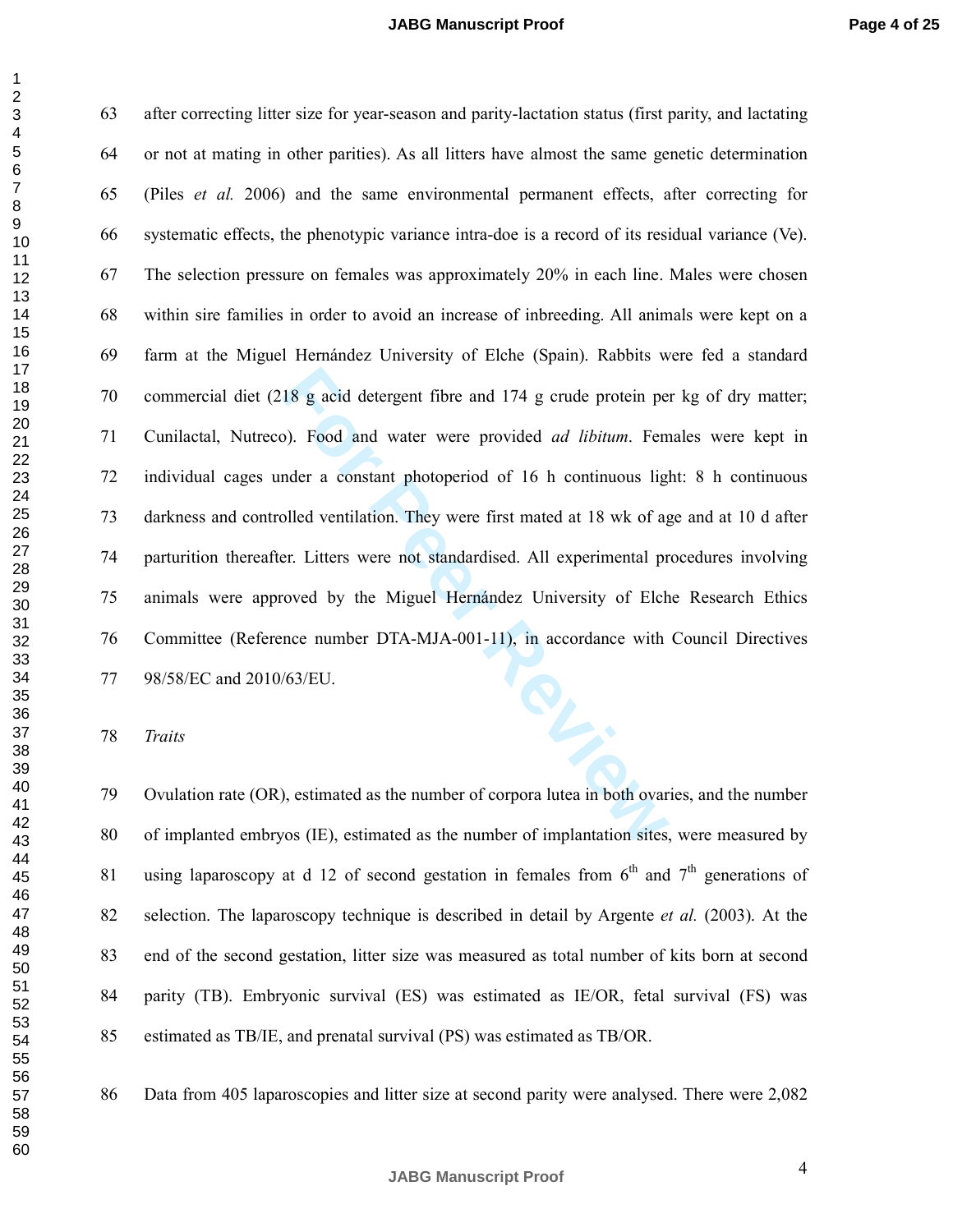123456789

#### **JABG Manuscript Proof**

87 records for litter size residual variance. The total number of animals in the pedigree was 88 2,775.

#### 89 *Statistical Analyses*

90 Correlated response in litter size at second parity and its components was estimated as 91 differences between lines in  $6<sup>th</sup>$  and  $7<sup>th</sup>$  generation. The differences between lines were 92 analysed using a liner model with effects of line-generation, lactation status at mating 93 (lactating or non-lactating) and year-season.

**For Particular System Set All Set All Set All Set All Set All Set All Set All Set All Set All analysis included selection trait, the model of the set All analysis included selection trait, the for litter size residual var** 94 Correlated response to selection was also estimated as the average of the genetic values in 95 each generation. Bivariate animal models were fitted in order to estimate the genetic 96 parameters and genetic responses. All analysis included selection trait, litter size residual 97 variance. The model for litter size residual variance included generation as fixed and genetic 98 value as random effect. For the rest of traits, the model considered fixed effects of lactation 99 status at mating (lactating or non-lactating at mating) and year-season, and random effect of 100 genetic value.

101 For the bivariate model, the traits were assumed to be conditionally normally distributed as 102 follows:

$$
\begin{bmatrix} y_1 \\ y_2 \end{bmatrix} | b_1, b_2, a_1, a_2, R \sim N \left( X \begin{bmatrix} b_1 \\ b_2 \end{bmatrix} + Z \begin{bmatrix} a_1 \\ a_2 \end{bmatrix}, R \right)
$$

103 Where  **and**  $**b**<sub>2</sub>$  **are random vectors including the effects of generation, lactation status at** 104 mating and year-season,  $a_1$  and  $a_2$  are vectors of individual additive genetic effects, **X**, and **Z** 105 are known incidence matrices, and **R** is the residual (co)variance matrix. Between individuals, 106 only the additive random effects are assumed correlated. Between traits, the additive, and the 107 residual effects are assumed correlated. The residual (co)variance matrix can be written as  $\mathbf{R}_{0}$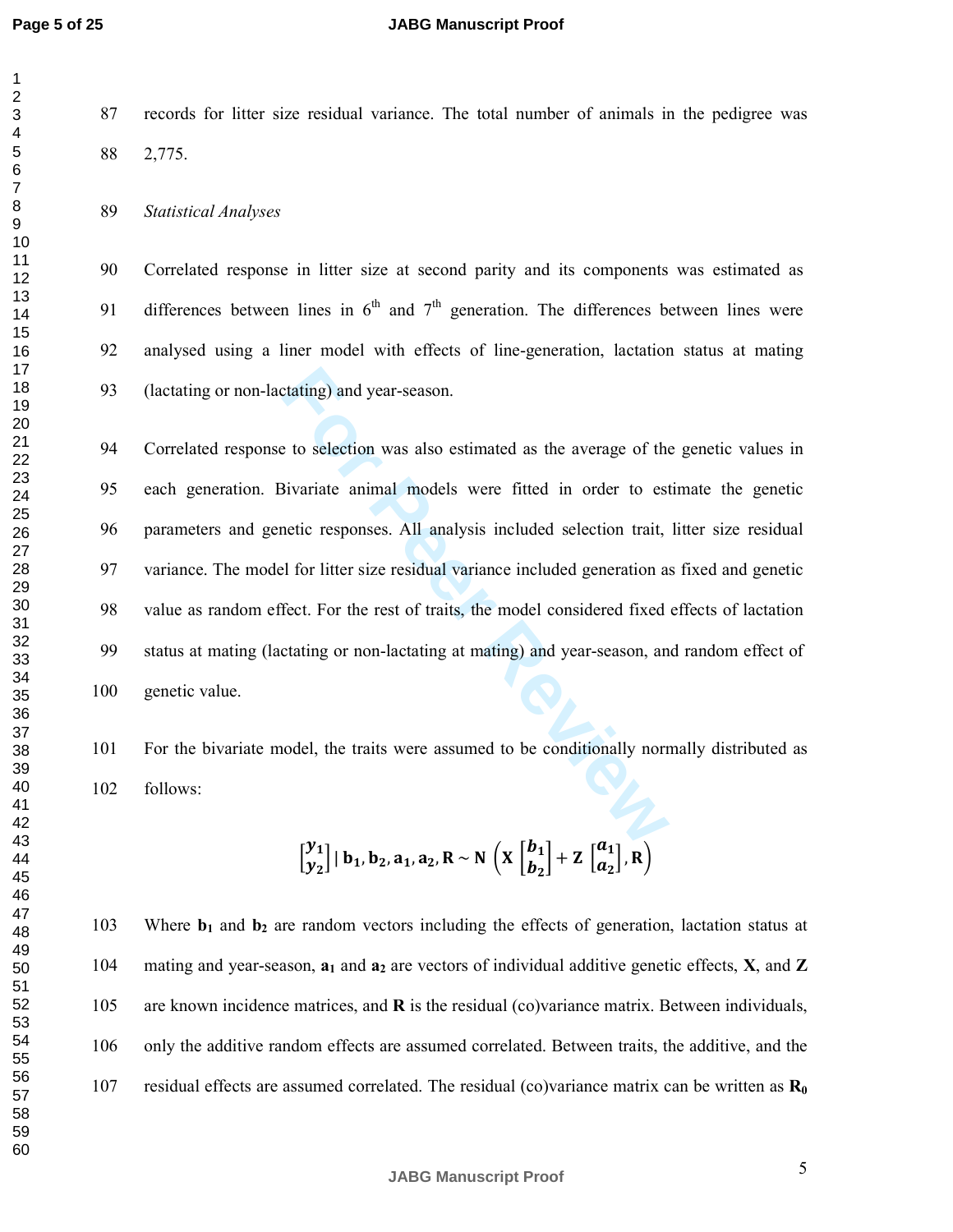$\otimes$  **I**<sub>n</sub> with **R**<sub>0</sub> being the 2 × 2 residual (co)variance matrix between the traits analysed and **I**<sub>n</sub> 109 an identity matrix of appropriate order. Bounded uniform priors were used to represent vague 110 previous knowledge of distributions of **b <sup>1</sup>** and **b <sup>2</sup>**. Prior knowledge concerning additive effect 111 was represented by assuming that they were normally distributed, conditionally on the 112 associated (co)variance components, as follows:

$$
\left[\begin{matrix} a_1 \\ a_2 \end{matrix}\right] | G \sim N(0, G)
$$

113 Where 0 is a vector of zeros, and G is the genetic (co)variance matrix. The matrix G could be 114 written as  $G_0 \otimes A$ , in which  $G_0$  is the 2  $\times$  2 genetic and A is the known additive genetic 115 relationship matrix. Bounded uniform priors were used for the components of the 116 (co)variance matrices  $\mathbf{R}_0$  and  $\mathbf{G}_0$ .

of zeros, and **G** is the genetic (co)variance matrix. The<br>
i, in which  $G_0$  is the  $2 \times 2$  genetic and **A** is the know<br>
i. Bounded uniform priors were used for the coses  $\mathbf{R}_0$  and  $G_0$ .<br>
were performed, with bounded 117 Bayesian analyses were performed, with bounded flat priors for all unknowns. Features of the 118 marginal posterior distributions were estimated using Gibbs sampling. For the differences 119 between lines, after some exploratory analyses, we used a chain of 60,000 samples, with a 120 burn-in period of 10,000, only one of every 10 samples saved for inferences. The Rabbit 121 program developed by the Institute for Animal Science and Technology (Valencia, Spain) 122 was used for these procedures. For the genetic analyses, we used a chain of 1,000,000 123 samples, and burn-in of 500,000; only one of every 100 samples saved for inferences. The 124 program TM developed by Legarra et al. (2008) was used for these procedures. Convergence 125 was tested using the Z criterion of Geweke (Sorensen and Gianola 2002).

- **Results and Discussion**
- *Genetic and phenotypic parameters*
- 128 For all the traits analysed, Monte Carlo SE were small. The Geweke test did not detect lack of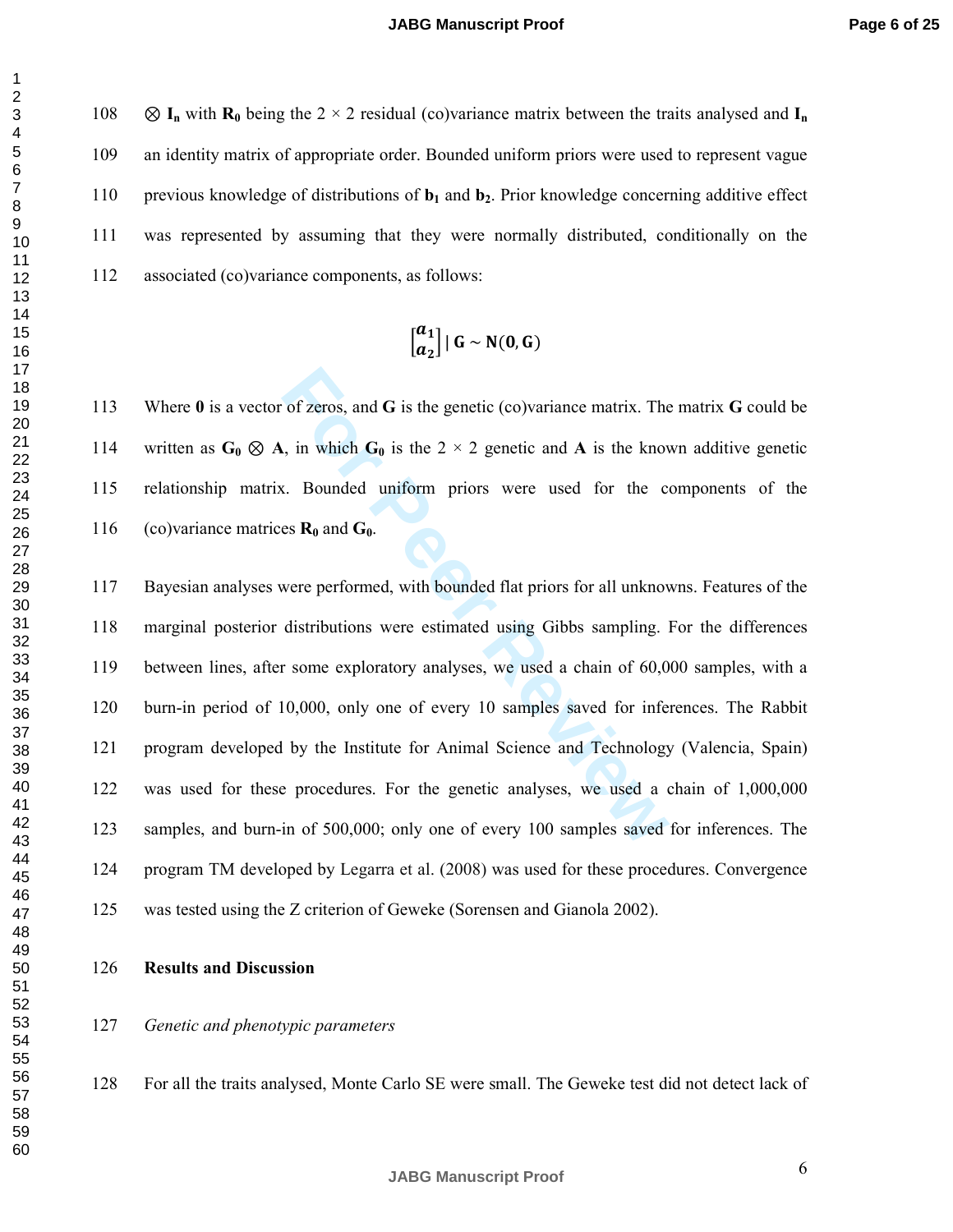$\mathbf 1$ 

#### **JABG Manuscript Proof**

129 convergence in any case. Mean and median are similar for all the traits showing that, in all 130 cases, the marginal posterior distributions were symmetric, and therefore only median values 131 are given in the tables.

10. The litter size at second parity had a low heritabler heritabilities of FS and PS (0.09 in both traits). Herita<br>hinate the success of pregnancy at the early stages than<br>the estimated heritabilities for OR, IE, ES, FS, 132 The features of the estimated marginal posterior distributions of heritabilities for the traits are 133 summarized in Table 1. Estimates of heritabilities were moderate for OR, IE and ES (0.33, 134 0.26, and 0.25, respectively), with a probability of 100% for OR, 97% for IE and 98% for ES 135 of being at least 0.10. The litter size at second parity had a low heritability (0.13 for TB), 136 being similar to the heritabilities of FS and PS (0.09 in both traits). Heritability was higher in 137 the traits that determinate the success of pregnancy at the early stages than in those are acting 138 at the end stages. The estimated heritabilities for OR, IE, ES, FS, PS and TB were within the 139 value range reported by other studies in rabbits (Blasco *et al.* 1993; Argente *et al*. 2000; 140 Garreau *et al.* 2004; Ibañez *et al.* 2006; Ziadi *et al*. 2013) and in pigs (Johnson *et al.* 1999; 141 Ruiz-Flores and Johnson, 2001; Rosendo *et al.* 2007).

142 The features of the estimated marginal posterior distributions of the genetic correlations are 143 shown in Table 2. In general, genetic correlations were estimated with large  $HPD_{95\%}$  (Table 144 2). To obtain genetic parameters with greater precision, a larger set of data would be needed. 145 However, the nature of these kinds of experiments, which require techniques including 146 laparoscopy or slaughter, prevents the collection of large data sets. For this reason, we can 147 often only draw conclusions about the sign of these genetic correlations. In accordance with 148 that, the posterior medians of the genetic correlation between the selection criterion (Ve) with 149 IE, ES, PS and TB showed large HPD<sub>95%</sub> (Table 2), but all them were negative with a high 150 probability (P was always higher than 90%, Table 2). Genetic correlations between Ve with 151 both OR and FS exhibited greater imprecision, as we can see in their large credibility 152 intervals. Their P does not allow to infer about their signs.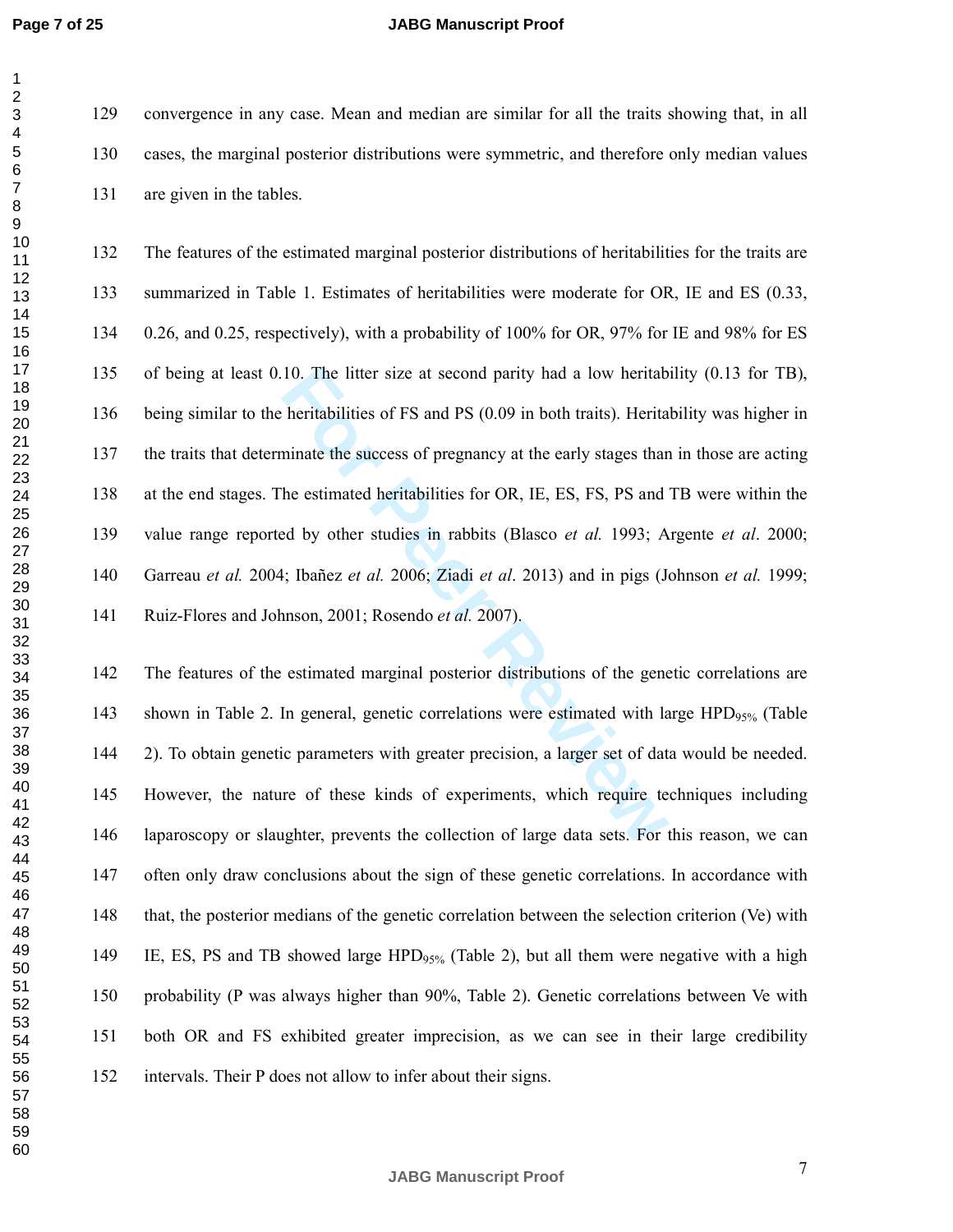(2011) showed that small deviations from normality i<br>ge the genetic parameters estimated, finding that<br>the trait and its variability changed the sign in the cas<br>transformation for normalizing the residuals. To a<br>acts of co 153 The features of the estimated marginal posterior distributions of the phenotypic correlations 154 are also summarized in Table 2. Generally, phenotypic correlations showed the same sign that 155 their genetics correlation, but with a higher accuracy, except for IE (see HPD $_{95\%}$ , Table 2). All 156 traits exhibited a low negative phenotypic correlation with the selection criterion (Ve), with 157 the exception of OR, that had a positive phenotypic correlation although it was low. Selection 158 for environmental variance has been proposed under complex models (San Cristobal *et al.*  159 1998), which robustness and effectiveness have been questioned (Sorensen, 2010). In this 160 regard, Yang *et al.* (2011) showed that small deviations from normality in the residuals can 161 substantially change the genetic parameters estimated, finding that the coefficient of 162 correlation between the trait and its variability changed the sign in the case of pigs litter size 163 after a Box-Cox transformation for normalizing the residuals. To avoid the possible 164 mathematical artefacts of complex models, we have performed a divergent selection 165 experiment in rabbits directly on environmental variance with success (Blasco *et al.* 2017). 166 This is the first time that environmental variance is treated as an observed trait, and it is 167 examined the consequences that this selection process had on litter size components. Our 168 results showed a negative correlation between litter size variability with number of implanted 169 embryos and with litter size. This is in agreement with Ibáñez-Escriche *et al.* (2008), who 170 reported a negative correlation between uterine capacity and its residual variability in rabbits, a 171 trait highly correlated with litter size (Argente *et al.* 2000).

### *Correlated response to selection*

173 Table 3 shows phenotypic differences between the high and low lines for all traits in the sixth 174 and seventh generation of selection. Ovulation rate was similar in both lines in the last two 175 generations of selection. For the number of implanted embryos, the low line had 0.61 more 176 embryos at implantation ( $P=0.93$ ) and a higher embryonic survival than the high line (0.04, P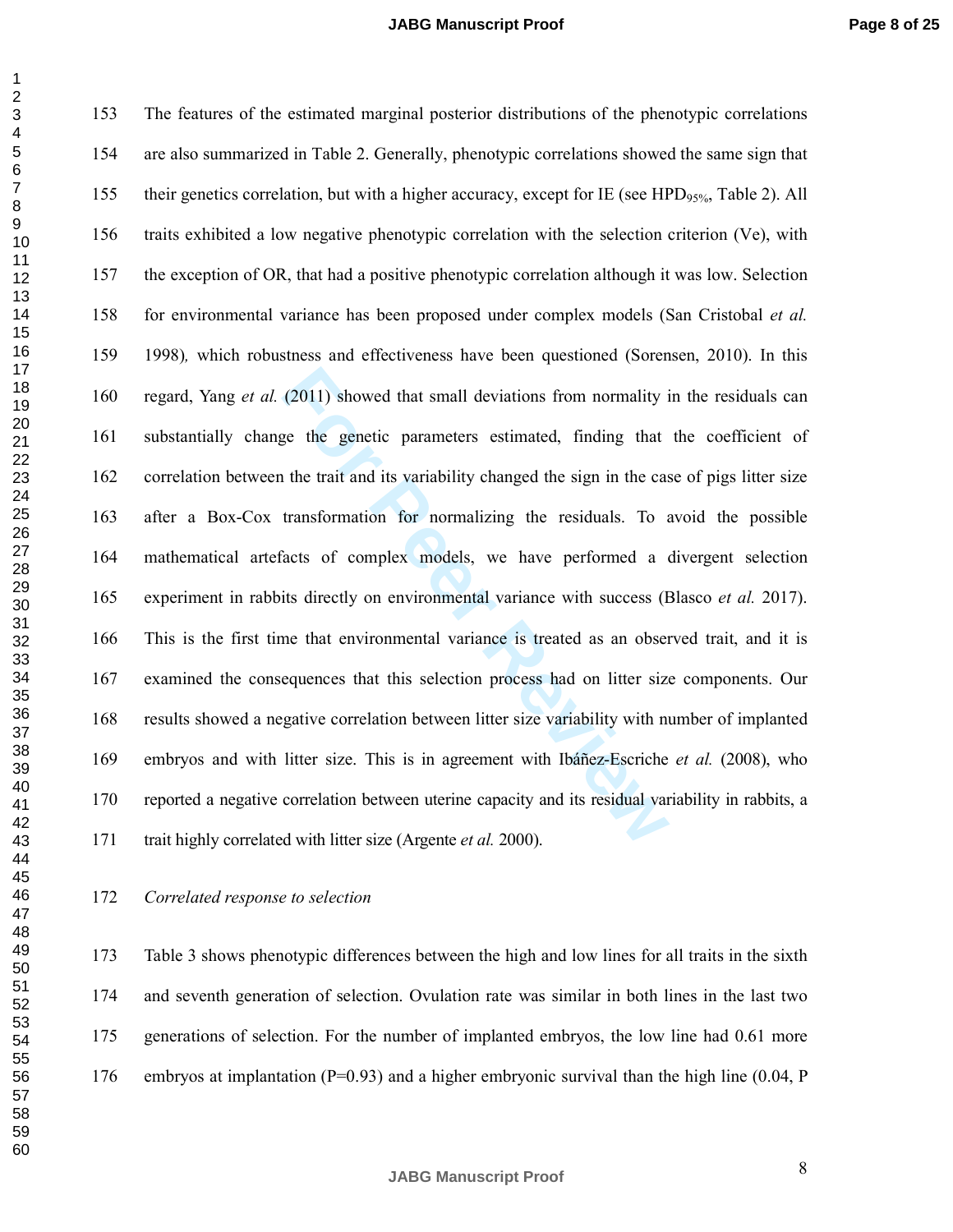$\mathbf{1}$ 

#### **JABG Manuscript Proof**

ectively, with 80% probability. Fetal survival was alse<br>th line (0.06, P=0.95 in the sixth generation; 0.04, P=<br>ver, litter size at second parity was also consistently hig<br>ine. In the seventh generation of selection, the d  $177 = 0.92$ ) in the sixth generation of selection. These differences were greater in the seventh 178 generation of selection (1.23 for number of implanted embryos, P=1.00; and 0.08 for 179 embryonic survival, P=0.99). In a Bayesian context, several confidence intervals can be easily 180 estimated. We can provide intervals  $[k, +\infty)$ , where k can be interpreted as a guaranteed value 181 with a determined probability (Blasco, 2005). The guaranteed value at 80% probability was 182 0.83 for number of implanted embryos and 0.05 for embryonic survival in the seventh 183 generation of selection; this means that the correlated response in these traits has been at least 184 0.83 and 0.05, respectively, with 80% probability. Fetal survival was also greater in the low 185 line than in the high line (0.06, P=0.95 in the sixth generation; 0.04, P=0.86 in the seventh 186 generation). Moreover, litter size at second parity was also consistently higher in the low line 187 than in the high line. In the seventh generation of selection, the difference in litter size 188 between the low and high lines was 1.30 kits (P=0.99), with a guaranteed value of 0.85 kits 189 with 80% probability.

190 The Figure 1 and 2 show the evolution of the genetic trends for litter size at second parity and 191 its components in the high and low lines. Except for OR, the lines increased divergences in 192 the remaining traits when selection process advanced. We note that, in the last generation of 193 selection, the differences in genetic means between lines showed similar values to the 194 phenotypic differences in all analysed traits (0.11 ova in OR, 1.09 embryos in IE, 1.01 kits in 195 TB, 0.07 in ES, 0.03 in FS and 0.06 in PS). The correlated response to selection can be 196 estimated as phenotypic differences between lines and as genetic trends from the estimated 197 genetic means. All methods based in genetic trends (BLUP-REML or Bayesian methods) are 198 model-dependent and the genetic trends directly depend on the genetic parameters used 199 (Thompson, 1986; Sorensen and Johansson, 1992). The advantage of the simple difference 200 between high and low lines is that they are independent of any model; whether there are major 201 genes, dominance or other effects. We reported in this study that the phenotypic differences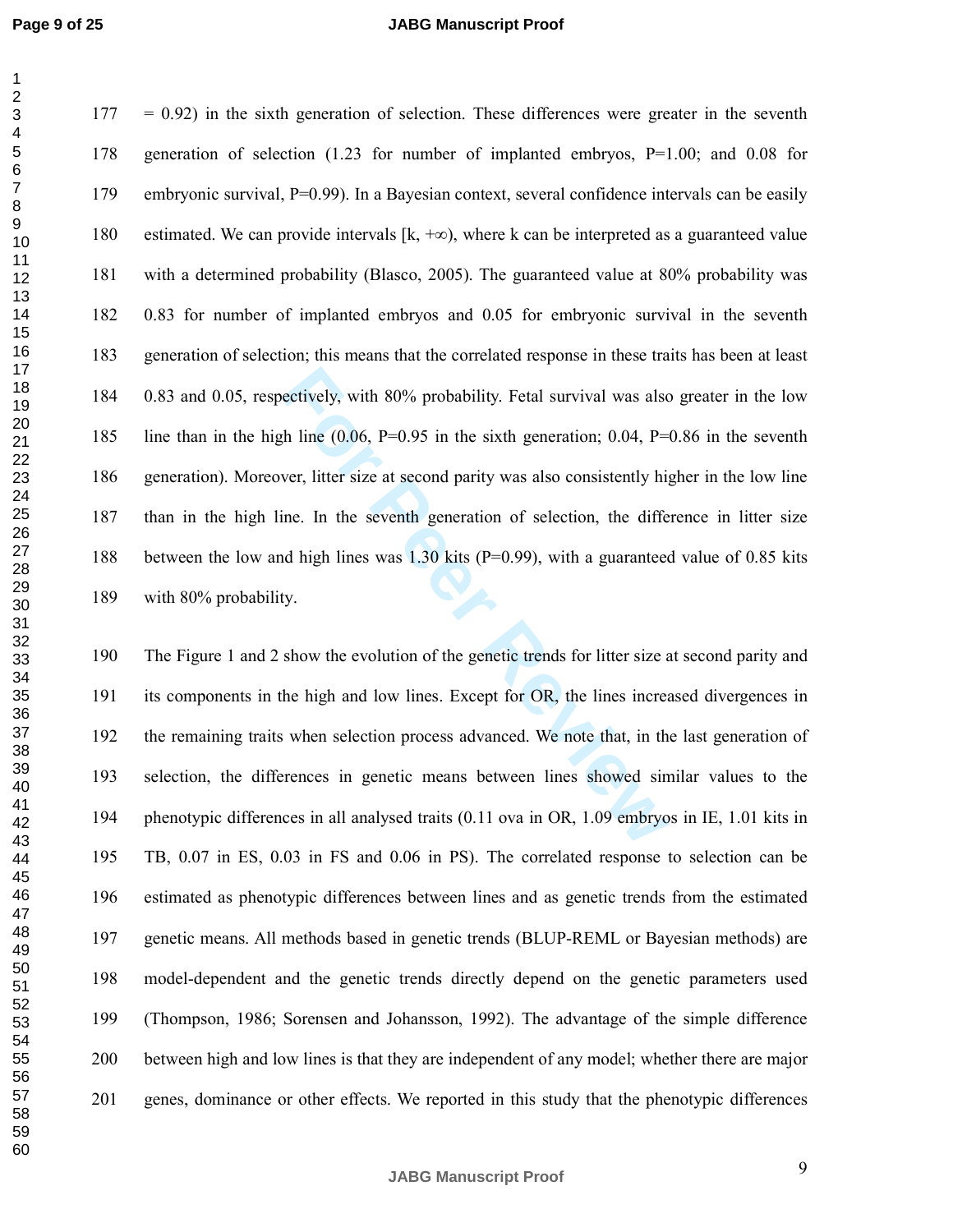202 are coincident with the estimates based in a genetic model. Therefore this would corroborate 203 the model used.

a negative correlated response with litter size. Our resize between lines was established at implantation. The sum of the time of implantation increases the failure is *et al.* 2015). We hypothesise that the line selected 204 Homogeneity is an economically important trait in livestock production (Mulder *et al.* 2008). 205 In the case of litter size, a reduction in environmental variability can be related to better 206 adaptation of the animal to environmental changes, and in consequence, with an improvement 207 in welfare to the animal. After seven generations of selection, we report that selection for litter 208 size variability has a negative correlated response with litter size. Our results show that the 209 difference in litter size between lines was established at implantation. There is evidence that 210 maternal stress around the time of implantation increases the failure rate in blastocyst 211 implantation (Burkuš *et al.* 2015). We hypothesise that the line selected for heterogeneity in litter 212 size should be more sensitive to stress and diseases than the homogeneous line. In this regard, 213 Argente *et al.* (2014) found a lower immune response to pathogenic agents in females from the 214 heterogeneous line, showing greater sensitivity to diseases. This would be in agreement with a 215 larger number of embryonic losses around implantation in this line.

216 In conclusion, selection for litter size variability showed a negative correlated response in 217 embryonic survival, which continued at birth for litter size.

**Acknowledgments** 

219 This study was financed by the Spanish Ministry of Economy and Competitiveness 220 (MINECO) (Grant no. AGL2011-29831-C03-02 and AGL2014-55921-C2-2-P). Eddy W. 221 Calle was supported by a research grant within the Babel project from the Erasmus Mundus 222 programme.

**References** 

 $\mathbf{1}$  $\overline{2}$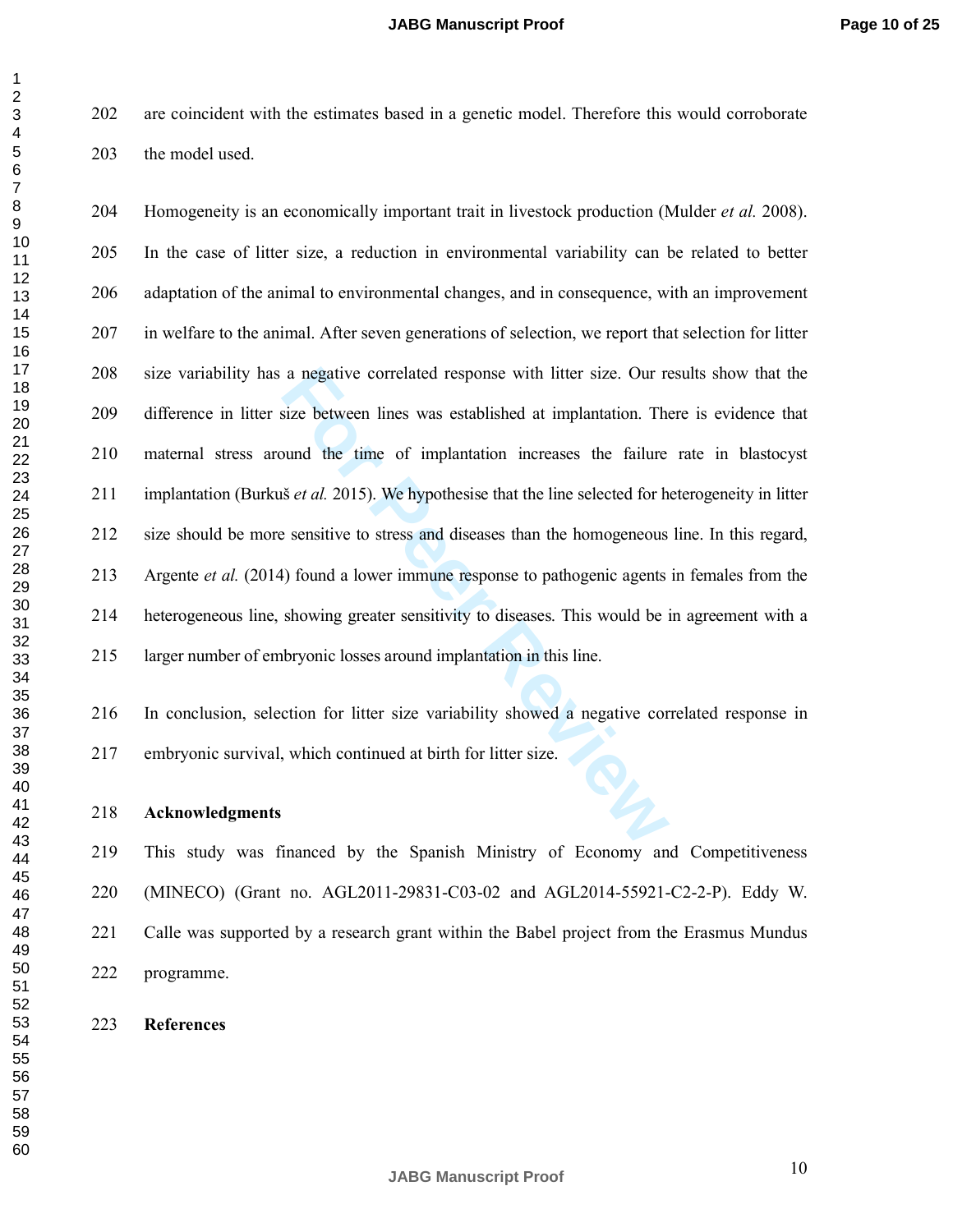#### **JABG Manuscript Proof**

| 1                  |
|--------------------|
| $\overline{c}$     |
| 3                  |
| 4                  |
| 5                  |
| 6                  |
| 7                  |
| 8                  |
|                    |
|                    |
|                    |
|                    |
|                    |
|                    |
|                    |
|                    |
|                    |
|                    |
| 910112131415161718 |
| 19                 |
| 20                 |
|                    |
|                    |
|                    |
|                    |
|                    |
|                    |
|                    |
|                    |
|                    |
|                    |
|                    |
|                    |
|                    |
|                    |
|                    |
|                    |
|                    |
|                    |
|                    |
|                    |
| 40                 |
| 41                 |
| 42                 |
| $4^{\circ}$<br>ì   |
| 44                 |
| 45                 |
| 46                 |
| 47                 |
| 48<br>3            |
| 49                 |
| 50                 |
|                    |
| 5<br>1             |
| 52                 |
| 53<br>3            |
| 54                 |
| 55                 |
| 56<br>ì            |
| 57                 |
| 58                 |
| 59                 |
| 60                 |

224 Argente, M.J., Santacreu, M.A., Climent, A., Blasco, A. (2000). Genetic correlations between 225 litter size and uterine capacity. In Proceeding of the 8th World Rabbit Congress. Valencia 226 (Spain), 4-7 July 2000, pp 333-338.

# 227 Argente, M.J., Blasco, A.; Ortega, J.A., Haley, C.S., Visscher, P.M. (2003) Analyses for the 228 presence of a major gene affecting uterine capacity in unilaterally ovariectomized rabbits. *Genetics*, 163(3), 1061–1068.

- 230 Argente, M.J., Garcia, M.L., Muelas, R., Santacreu, M.A., Blasco, A. (2010). Preliminary 231 results in a divergent selection experiment on variance for litter size in rabbits. In 232 Proceedings of the 9th World Congress on Genetics Applied to Livestock Production. 233 Leipzig (Germany), 1-6 August 2010, Communication 0526.
- cia, M.L., Muelas, R., Santacreu, M.A., Blasco, A. (ivergent selection experiment on variance for litter<br>
<sup>F</sup> the 9th World Congress on Genetics Applied to Liven<br> **For Peer World Congress on Genetics Applied to Liven**<br>
For 234 Argente, M.J., García, M.L., Zbynovska, K., Petrusca, P., Capcarova, M., Blasco, A. (2014). 235 Effect of selection for residual variance of litter size on haematology parameters as 236 immunology indicators in rabbits. In Proceedings of 10th World Congress on Genetics 237 Applied to Livestock Production. Vancouver (Canada), 17-22 August 2014, 238 Communication 631.
	- 239 Blasco, A., Santacreu, M.A., Thompson, R., Haley, C. (1993). Estimates of genetic 240 parameters for ovulation rate, prenatal survival and litter size in rabbits from an elliptical 241 selection experiment. *Livestock. Prod. Sci*. 34: 163-174.
	- 242 Blasco A. (2005). The use of Bayesian statistics in meat quality analyses. *Meat Sci.* 69:15 243 122.
	- 244 Blasco, A., Martínez-Álvarado, M., García, M.L., Ibáñez-Escriche, N., Argente, M.J. (2017). 245 Selection for genetic environmental sensitivity of litter size in rabbits. *Gen. Sel. Evol.*  246 Accepted to publication.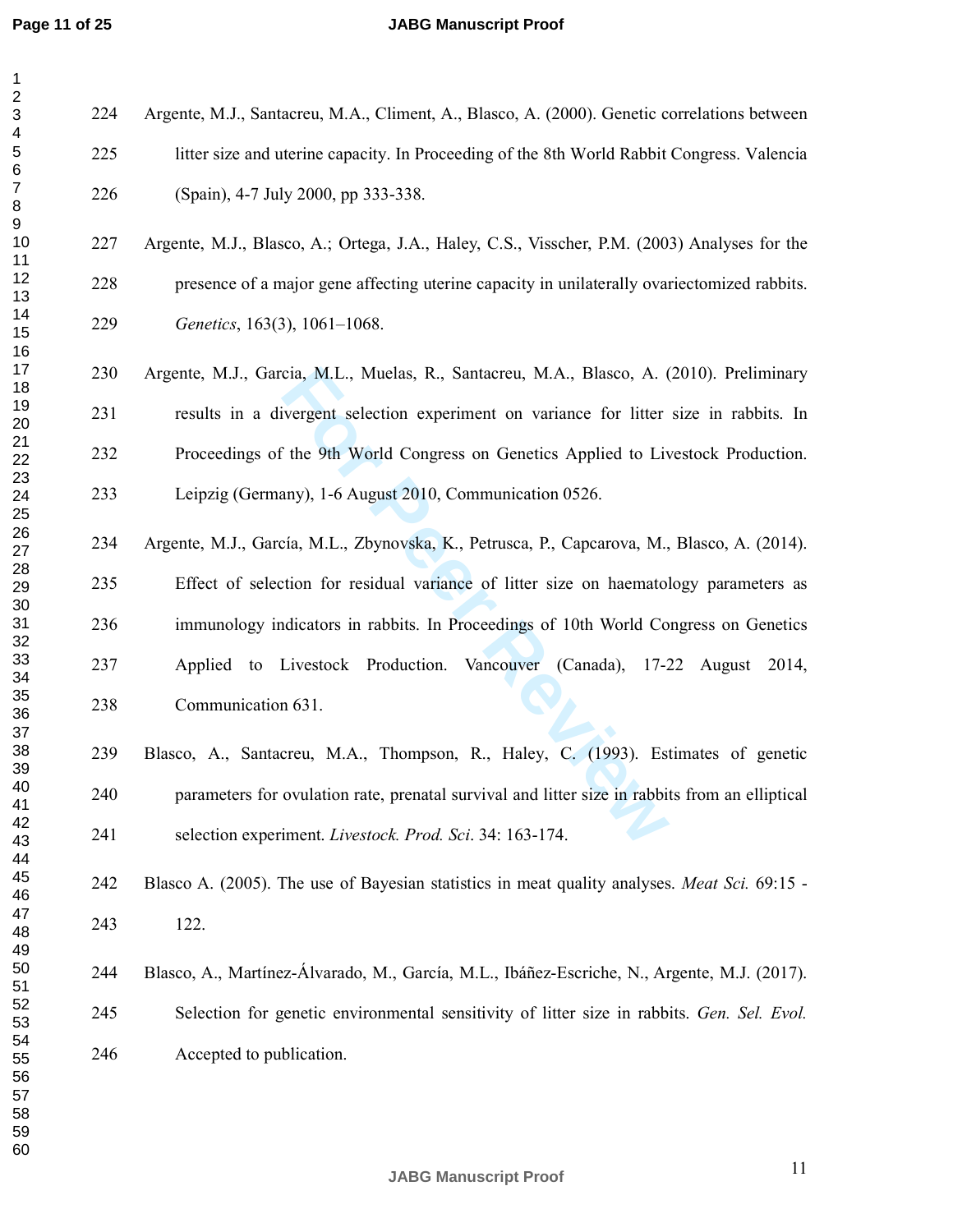$\mathbf{1}$ 

247 Burkuš, J., Kačmarová, M., Kubandová, J.: Kokošová, N., Fabianová, K.: Fabian, D., Koppel,

248 J., Čikoš Š. (2015). Stress exposure during the preimplantation period affects blastocyst 249 lineages and offspring development. *J. Reprod. Develop.* 61(4): 325-331.

- 250 Formoso-Rafferty, N., Cervantes, I., Ibáñez-Escriche, N., Gutiérrez, J.P. (2016). Modulación 251 de la heredabilidad del peso al nacimiento en ratones. In Proceeding of the XVIII 252 Reunión Nacional de Mejora Genética Animal. Valencia (Spain), 2-3 Junio 2016, 253 Communication 22.
- 122.<br> **K., Larzul, C., Baselga, M., Rochambeau, H. (2004). Send that prospects.** In Proceeding of 8th World Rabbi<br>
September 2004, pp 14–25.<br> **For Peer Review, M., Plancel A., Blasco, A. (20**<br> **n** rabbits. *Livest. Sci.* 1 254 Garreau, H., Piles, M., Larzul, C., Baselga, M., Rochambeau, H. (2004). Selection of maternal 255 lines: Last results and prospects. In Proceeding of 8th World Rabbit Congress. Puebla 256 (México), 7-10 September 2004, pp 14–25.
	- 257 Ibáñez, N., Santacreu, M.A., Martínez, M., Climent, A., Blasco, A. (2006). Selection for 258 ovulation rate in rabbits. *Livest. Sci*. 101: 126-133.
- 259 Ibáñez-Escriche, N., Sorensen, D., Waagepetersen, R., Blasco, A. (2008). Selection for 260 environmental variation: a statistical analysis and power calculations to detect response. *Genetics*. 180(4): 2209-2226.
- 262 Johnson, R. K., Nielsen, M.K., Casey, D.S. (1999). Responses in ovulation rate, embryonal 263 survival and litter traits in swine to 14 generations of selection to increase litter size. *J. Anim. Sci.* 77:541–557
- 265 Legarra, A., Varona, L., López de Maturana, E. (2008). Program TM. 266 http://snp.toulouse.inra.fr/~alegarra/. Accessed September 17, 2016
- 267 Mulder, H.A., Bijma, P., Hill, W.G. (2008). Selection for uniformity in livestock by 268 exploiting genetic heterogeneity of residual variance. *Gen. Sel. Evol.* 40(1): 37-59.
- 269 Piles M., García M.L., Rafel O., Ramon J., Baselga M. (2006). Genetics of litter size in three
- 270 maternal lines of rabbits: Repeatability versus multiple-trait models. *J. Anim. Sci*.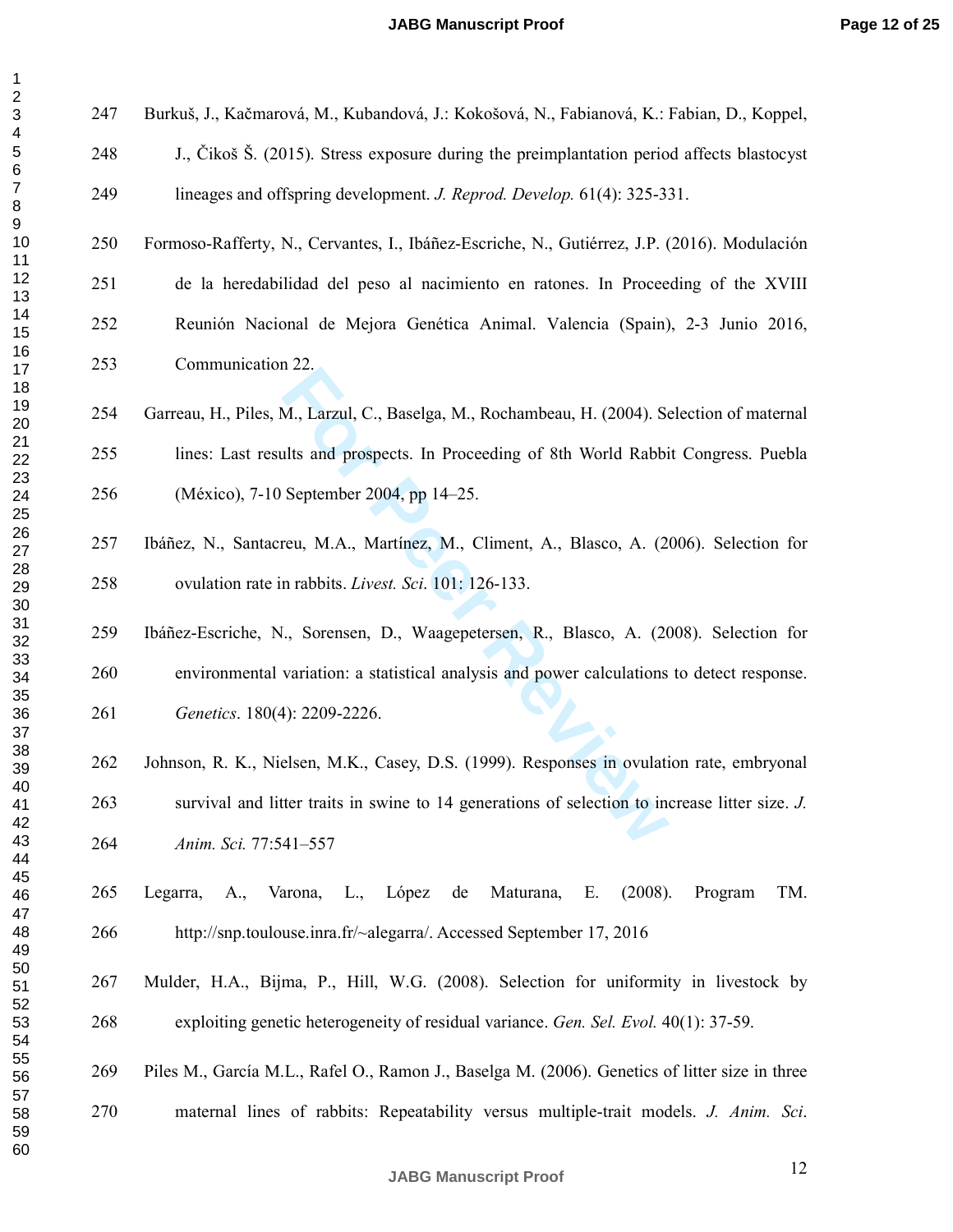#### **JABG Manuscript Proof**

| 1                                                   |  |
|-----------------------------------------------------|--|
| $\overline{ }$                                      |  |
|                                                     |  |
|                                                     |  |
|                                                     |  |
|                                                     |  |
|                                                     |  |
|                                                     |  |
|                                                     |  |
|                                                     |  |
|                                                     |  |
|                                                     |  |
|                                                     |  |
|                                                     |  |
|                                                     |  |
|                                                     |  |
|                                                     |  |
|                                                     |  |
|                                                     |  |
|                                                     |  |
|                                                     |  |
|                                                     |  |
|                                                     |  |
| 34567891012134151678901                             |  |
| $\overline{21}$                                     |  |
|                                                     |  |
|                                                     |  |
| 22<br>23<br>24<br>25<br>26                          |  |
|                                                     |  |
|                                                     |  |
|                                                     |  |
|                                                     |  |
| $\frac{1}{28}$                                      |  |
| $^{29}$                                             |  |
|                                                     |  |
| 30<br>31<br>32<br>334<br>34<br>35<br>36<br>37<br>38 |  |
|                                                     |  |
|                                                     |  |
|                                                     |  |
|                                                     |  |
|                                                     |  |
|                                                     |  |
|                                                     |  |
|                                                     |  |
|                                                     |  |
|                                                     |  |
| 40                                                  |  |
|                                                     |  |
| 41                                                  |  |
| 42                                                  |  |
| 43<br>Š                                             |  |
| 44                                                  |  |
| 45                                                  |  |
|                                                     |  |
| 46                                                  |  |
| 47                                                  |  |
| 48                                                  |  |
| 49                                                  |  |
| 50                                                  |  |
|                                                     |  |
| 51<br>52                                            |  |
| $\overline{ }$                                      |  |
| E<br>X<br>3                                         |  |
| 54                                                  |  |
| 55                                                  |  |
| 56<br>ì                                             |  |
|                                                     |  |
| 57                                                  |  |
| 58                                                  |  |
| 59<br>J                                             |  |

| 271 | 84:2309-2315.                                                                                   |
|-----|-------------------------------------------------------------------------------------------------|
| 272 | Rosendo, A., Druet, T., Gogue, J., Bidanel, J.P. (2007). Direct responses to six generations of |

- 273 selection for ovulation rate or prenatal survival in Large White pigs. *J. Anim. Sci.* 85:356- 274 364.
- 275 Ruiz-Flores, A., Johnson, R.K. (2001). Direct and correlated responses to two-stage selection 276 for ovulation rate and number of fully formed pigs at birth in swine. *J. Anim. Sci*. 277 79:2286-2299
- Elsen, J.M., Bodin, L., Chevalet, C. (1998). Prediction<br>analisation of a continuous trait in animal breeding. *G*<br>bhansson, K. (1992). Estimation of direct and corre<br>univariate animal models. *J. Anim. Sci.* 70: 2038-2044. 278 San Cristobal, M., Elsen, J.M., Bodin, L., Chevalet, C. (1998). Prediction of the response to a 279 selection for canalisation of a continuous trait in animal breeding. *Genet. Sel. Evol*. 30: 280 423-451.
- 281 Sorensen, D.A., Johansson, K. (1992). Estimation of direct and correlated responses to 282 selection using univariate animal models. *J. Anim. Sci.* 70: 2038-2044.
- 283 Sorensen, D. (2010). The Genetics of Environmental Variation. In Proceeding of 9th World 284 Congress *on* Genetics Applied to Livestock Production. Leipzig (Germany), 1-6 Augoust 285 2010. paper 72.
	- 286 Sorensen, D., Gianola, D. (2002). Likelihood, bayesian, and MCMC Methods in quantitative 287 genetics. Springer Science and Business Media
	- 288 Thompson, R. (1986). Estimation of realized heritability in a selected population using mixed 289 model methods. *Gen. Sel. Evol.* 18:475-484.
	- 290 Yang Y., Christensen, O.F., Sorensen, D. (2011). Analysis of a genetically structured variance
	- 291 heterogeneity model using the box–cox transformation. *Genet. Res.* 93: 33–46.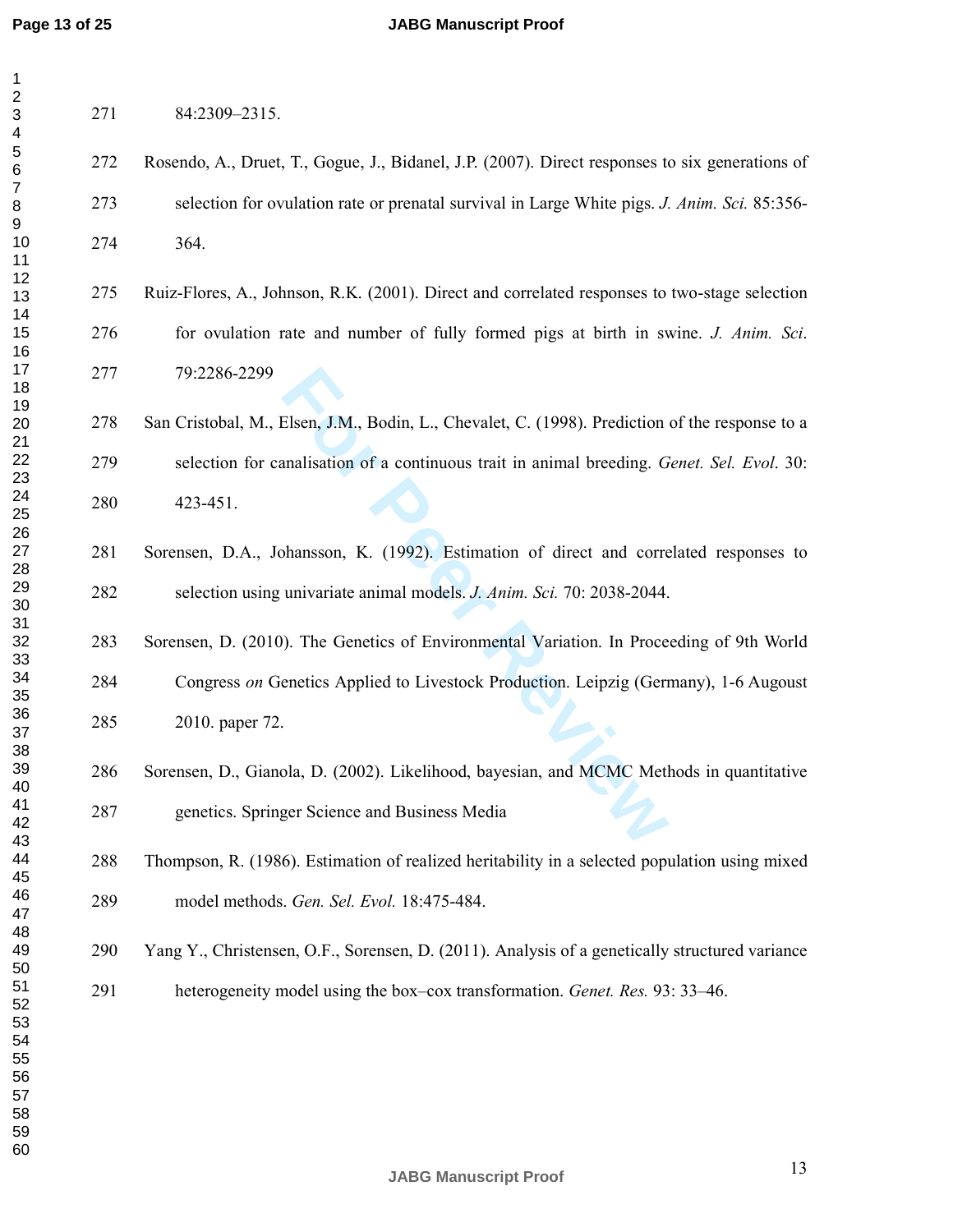- 292 Ziadi, C., Mocé, M.L., Laborda, P., Blasco, A., Santacreu, M.A. (2013). Genetic selection for
- 293 ovulation rate and litter size in rabbits: Estimation of genetic parameters and direct and 294 correlated responses. *J Anim Sci.* 91(7): 3113-3120.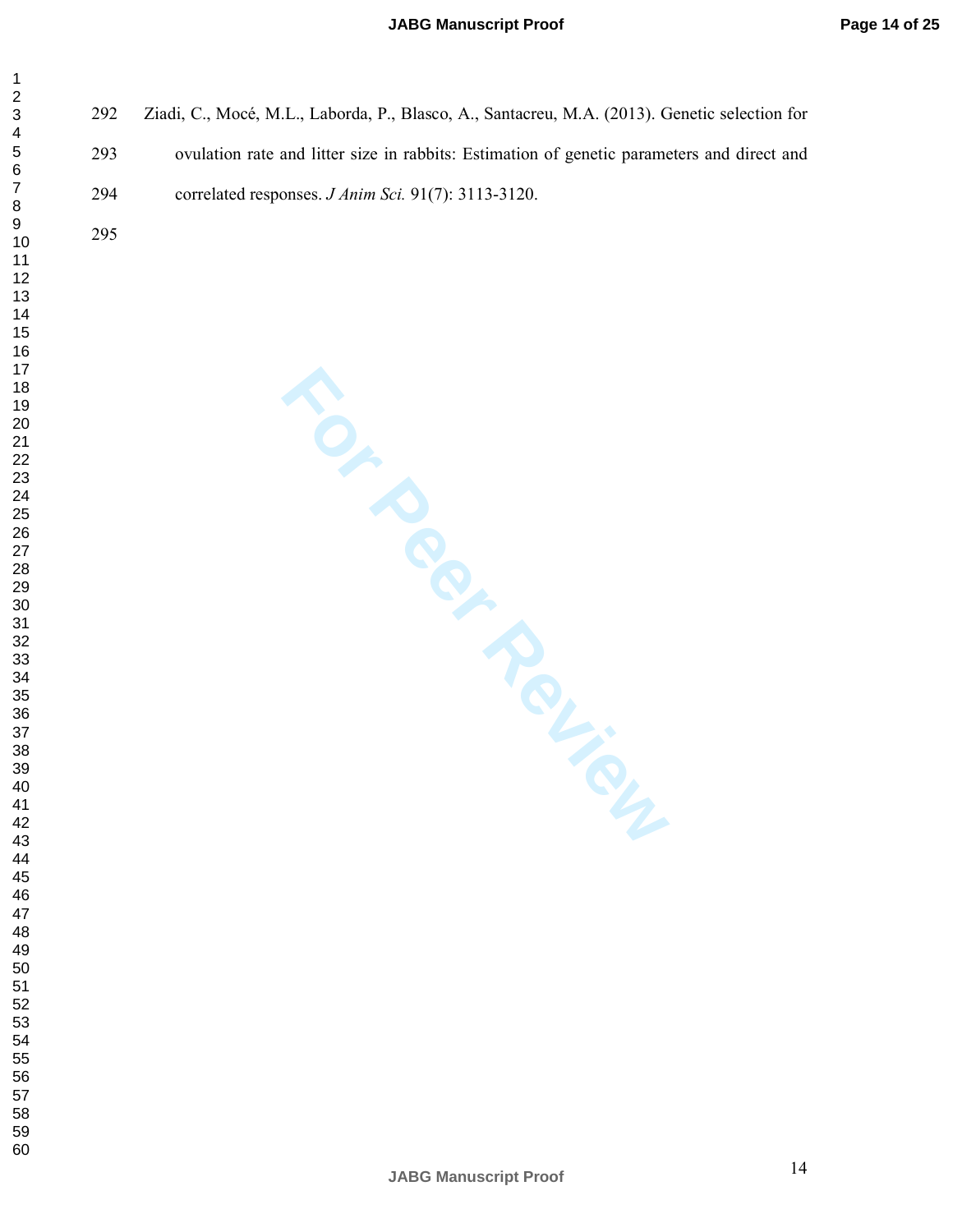$\mathbf{1}$  $\overline{2}$  $\overline{\mathbf{4}}$  $\overline{7}$ 

296 Table 1. Features of the marginal posterior distributions of heritability for ovulation rate (OR),

297 number of implanted embryos (IE), total number of kits born at second parturition (TB),

298 embryonic survival (ES), fetal survival (FS) and prenatal survival (PS).

| Trait     | median | $HPD_{95\%}$ | $P_{0.10}$ | $k_{80\%}$ |
|-----------|--------|--------------|------------|------------|
| <b>OR</b> | 0.33   | 0.15, 0.56   | 1.00       | 0.24       |
| IE        | 0.26   | 0.08, 0.46   | 0.97       | 0.17       |
| ES        | 0.25   | 0.09, 0.45   | 0.98       | 0.18       |
| FS        | 0.09   | 0.01, 0.24   | 0.48       | 0.05       |
| PS        | 0.09   | 0.02, 0.24   | 0.47       | 0.06       |
| TB        | 0.13   | 0.02, 0.29   | 0.67       | 0.08       |

299 HPD<sub>95%</sub>: high posterior density interval at 95%. P<sub>0.10:</sub> probability of the heritability being

300 higher than 0.10. k<sub>80%</sub>: limit for the interval [k, +∞) having a probability of 80%.

Francy Review Review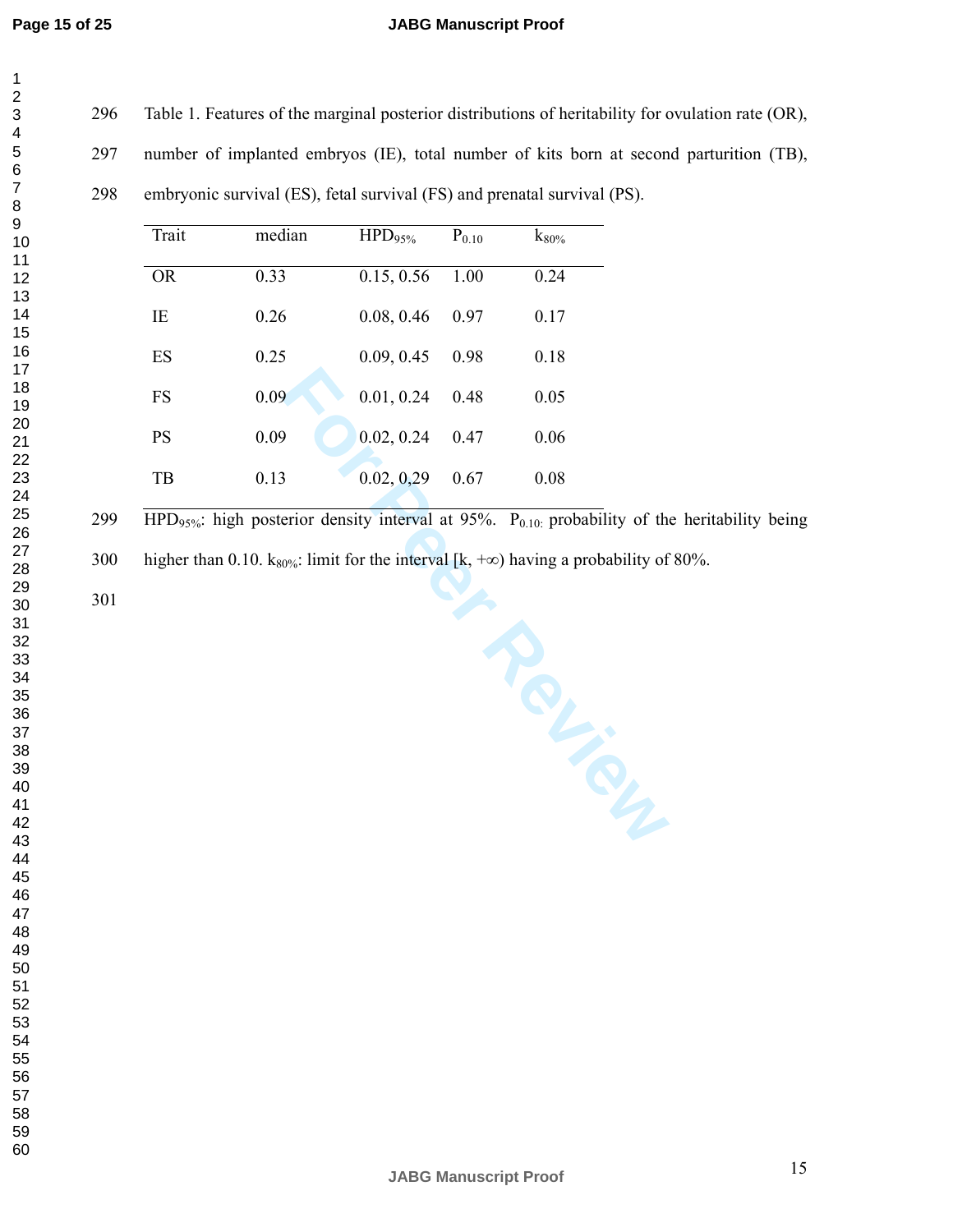|        |         | Genetic correlation |                   |            | Phenotypic correlation |                    |                   |                     |
|--------|---------|---------------------|-------------------|------------|------------------------|--------------------|-------------------|---------------------|
| Trait  | Median  | $HPD95%$            | ${\bf P}$         | $k_{80\%}$ | Median                 | HPD <sub>95%</sub> | ${\bf P}$         | $\mathrm{k}_{80\%}$ |
| Ve, OR | $-0.08$ | $-0.65, 0.49$       | $0.61^{b}$        | 0.17       | 0.15                   | 0.07, 0.24         | 1.00 <sup>a</sup> | 0.11                |
| Ve, IE | $-0.49$ | $-0.97, 0.08$       | $0.92^{b}$        | $-0.20$    | $-0.04$                | $-0.12, 0.05$      | $0.71^b$          | $-0.02$             |
| Ve, ES | $-0.43$ | $-0.97, 0.11$       | $0.91^{b}$        | $-0.15$    | $-0.08$                | $-0.17, 0.01$      | $0.97^b$          | $-0.04$             |
| Ve, FS | $-0.18$ | $-0.99, 0.63$       | $0.65^{\rm b}$    | 0.17       | $-0.27$                | $-0.36, -0.19$     | 1.00 <sup>b</sup> | $-0.24$             |
| Ve, PS | $-0.54$ | $-0.99, 0.08$       | $0.93^{b}$        | $-0.21$    | $-0.27$                | $-0.35, -0.19$     | 1.00 <sup>b</sup> | $-0.24$             |
| Ve, TB | $-0.45$ | $-0.99, 0.16$       | 0.90 <sup>b</sup> | $-0.77$    | $-0.19$                | $-0.28, -0.11$     | 1.00 <sup>b</sup> | $-0.16$             |

302 Table 2. Features of the posterior distributions of genetic and phenotypic correlation.

303 HPD95%: high posterior density interval at 95%. P: probability of the genetic correlation being

greater than 0 (superscript a) or less than 0 (superscript b). $k_{80\%}$ : limit for the interval  $^a$  [k+1),  $^b$ 304

305 (–1, k], having a probability of 80%. Ve: residual variance of litter size. OR: ovulation rate.

306 IE: number of implanted embryos. ES: embryonic survival. FS: fetal survival. PS: prenatal

307 survival. TB: total number of kits born at second parturition.

 $\mathbf 1$  $\overline{2}$ 3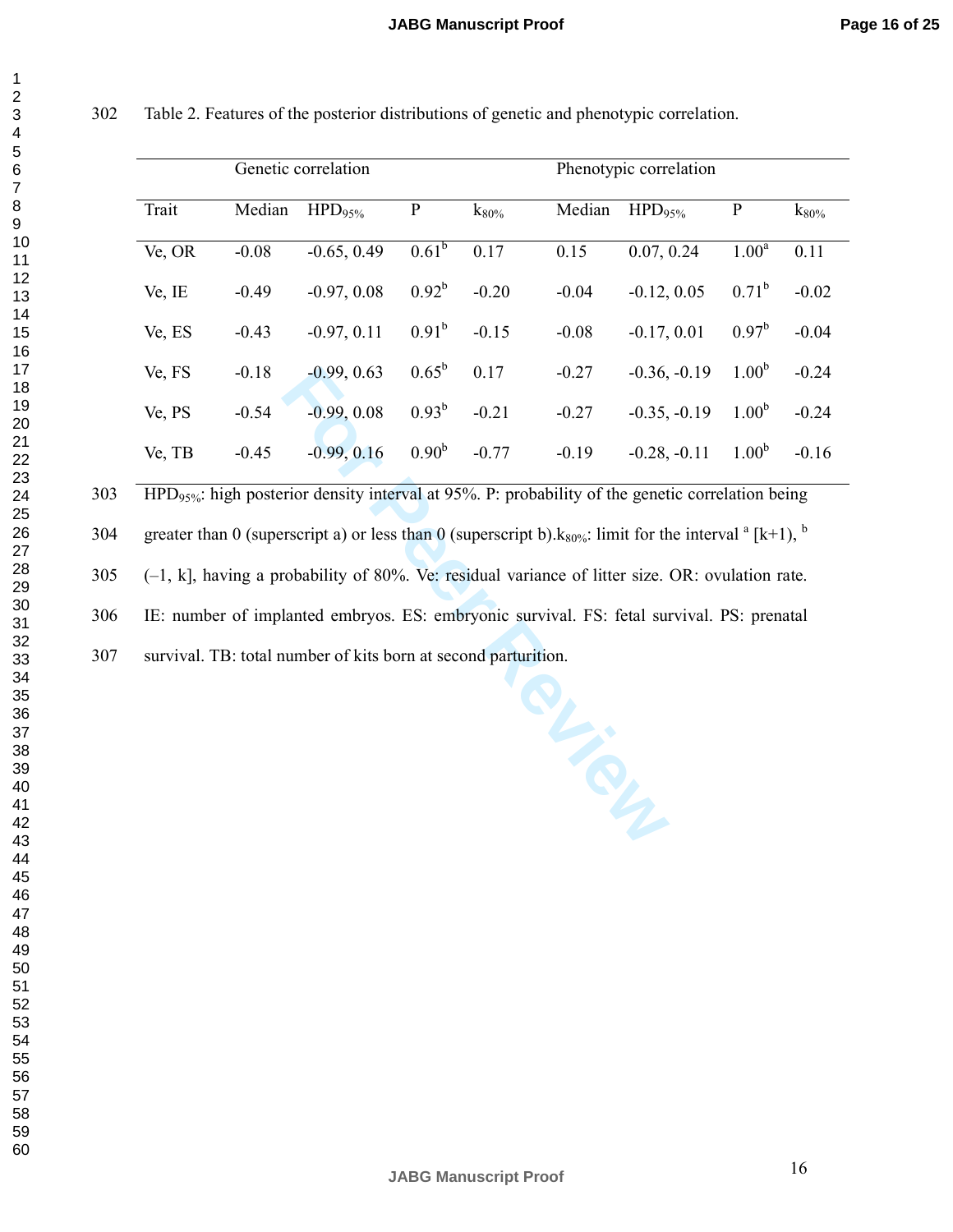$\mathbf{1}$  $\overline{2}$  $\overline{\mathbf{4}}$  $\overline{7}$ 

#### **JABG Manuscript Proof**

308 Table 3. Correlated response. Features of the estimated marginal posterior distribution of the

309 differences between the high and low lines in the sixth (G6) and the seventh (G7) generation

310 of selection.

|                    |           | G <sub>6</sub> |             |            |           | G7                 |             |                |
|--------------------|-----------|----------------|-------------|------------|-----------|--------------------|-------------|----------------|
|                    | $D_{H-L}$ | $HPD95%$       | $\mathbf P$ | $k_{80\%}$ | $D_{H-L}$ | HPD <sub>95%</sub> | $\mathbf P$ | $k_{80\%}$     |
| OR, ova            | $-0.11$   | $-0.70, 0.48$  | 0.65        | $\sim$     | $-0.02$   | $-0.74, 0.61$      | 0.52        | $\blacksquare$ |
| IE, embryos        | $-0.61$   | $-1.42, 0.17$  | 0.93        | $-0.23$    | $-1.23$   | $-2.14, -0.31$     | 1.00        | $-0.83$        |
| ES, embryos / ova  | $-0.04$   | $-0.09, 0.02$  | 0.92        | $-0.02$    | $-0.08$   | $-0.14, -0.02$     | 0.99        | $-0.05$        |
| FS, kits / embryos | $-0.06$   | $-0.12, 0.01$  | 0.95        | $-0.03$    | $-0.04$   | $-0.12, 0.03$      | 0.86        | $-0.01$        |
| PS, kits / ova     | $-0.07$   | $-0.14, -0.01$ | 0.98        | $-0.04$    | $-0.09$   | $-0.16, -0.01$     | 0.99        | $-0.06$        |
| TB, kits           | $-1.03$   | $-1.93, -0.13$ | 0.99        | $-0.64$    | $-1.30$   | $-2.36, -0.29$     | 0.99        | $-0.85$        |

**For Peer Review**  $D_{H-L}$ : median of the difference between the High and Low lines. HPD $_{95\%}$ : highest posterior 312 density region at 95% P: probability of the difference being  $>0$  when  $D_{H-L} > 0$  and probability 313 of the difference being <0 when  $D_{H-L}$ <0. k<sub>80%</sub>: limit of the interval [k, +∞) when  $D_{H-L}$  >0 and 314 (-∞, k] when  $D_{H-L}$  <0 at 80% of probability. It is displayed in the table only when  $D_{H-L}$  and  $k_{80\%}$  have the same sign. OR: ovulation rate. IE: number of implanted embryos. ES: 316 embryonic survival. FS: fetal survival. PS: prenatal survival. TB: total number of kits born at 317 second parturition.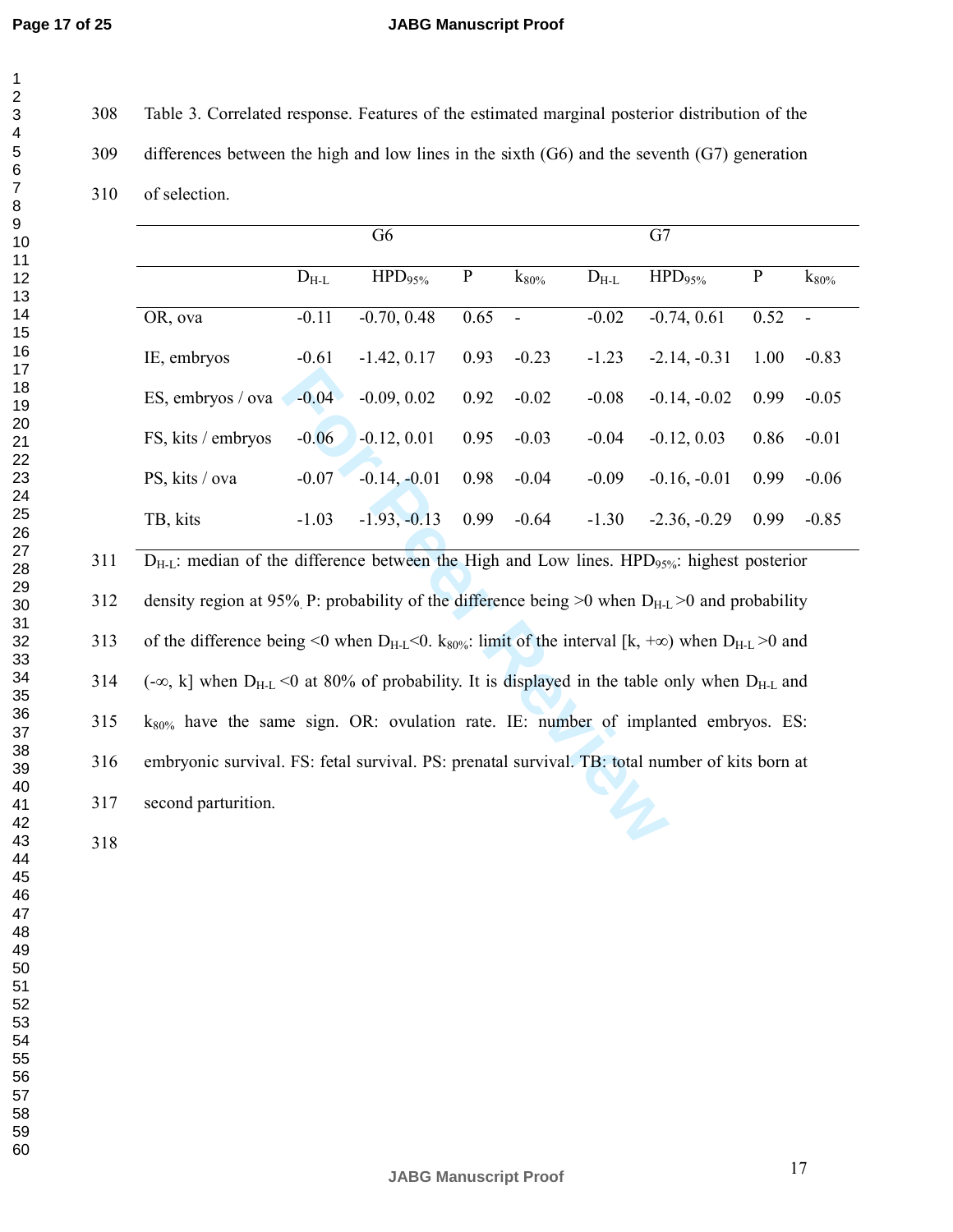319 Figure 1. Correlated response to selection in the High and Low lines. 1. a) Genetic means per 320 generation for ovulation rate at second gestation. 1. b) Genetic means per generation for 321 number of implanted embryos at second gestation. 1. c) Genetic means per generation for 322 total number of kits born at second parturition.

 $\mathbf{1}$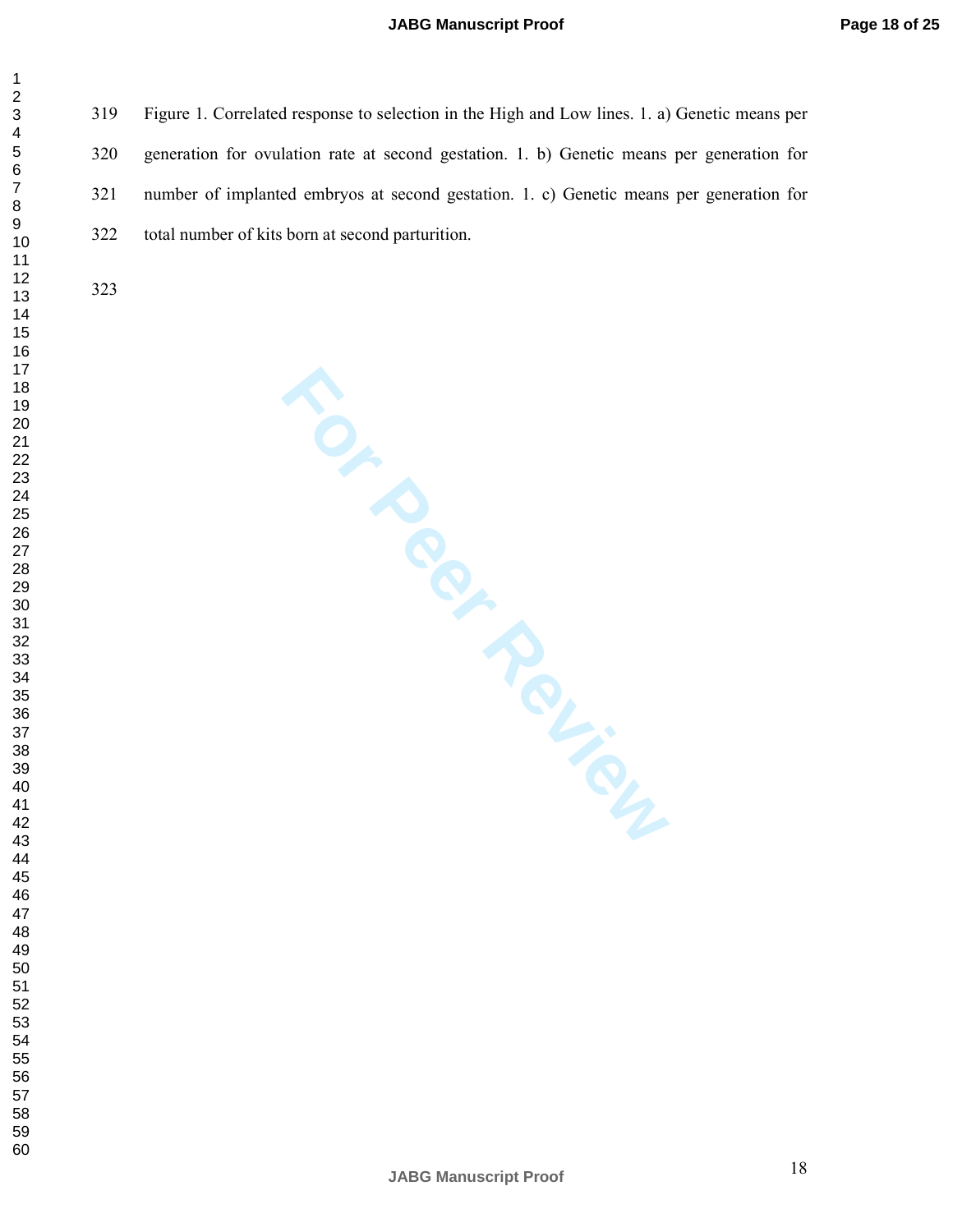#### **JABG Manuscript Proof**

| 1         |
|-----------|
|           |
|           |
|           |
|           |
|           |
|           |
|           |
|           |
|           |
|           |
|           |
|           |
|           |
|           |
|           |
|           |
|           |
|           |
|           |
|           |
|           |
|           |
|           |
|           |
|           |
|           |
|           |
|           |
|           |
|           |
|           |
|           |
|           |
|           |
|           |
|           |
|           |
|           |
|           |
|           |
|           |
| 40        |
| 41        |
|           |
| 42        |
| 43<br>ś   |
| 44        |
| 45        |
| 46        |
| 47        |
| 48        |
| 49        |
| 50        |
| 51        |
| - .<br>52 |
| 53        |
|           |
| 54        |
| 55        |
| 56<br>ć   |
| 57        |
| 58        |
| 59        |

324 Figure 2. Correlated response to selection in the High and Low lines**.** 2.a) Genetic means per 325 generation for embryo survival at second gestation. 2.b) Genetic means per generation for 326 fetal survival at second gestation. 2.c) Genetic means per generation for prenatal survival at 327 second gestation.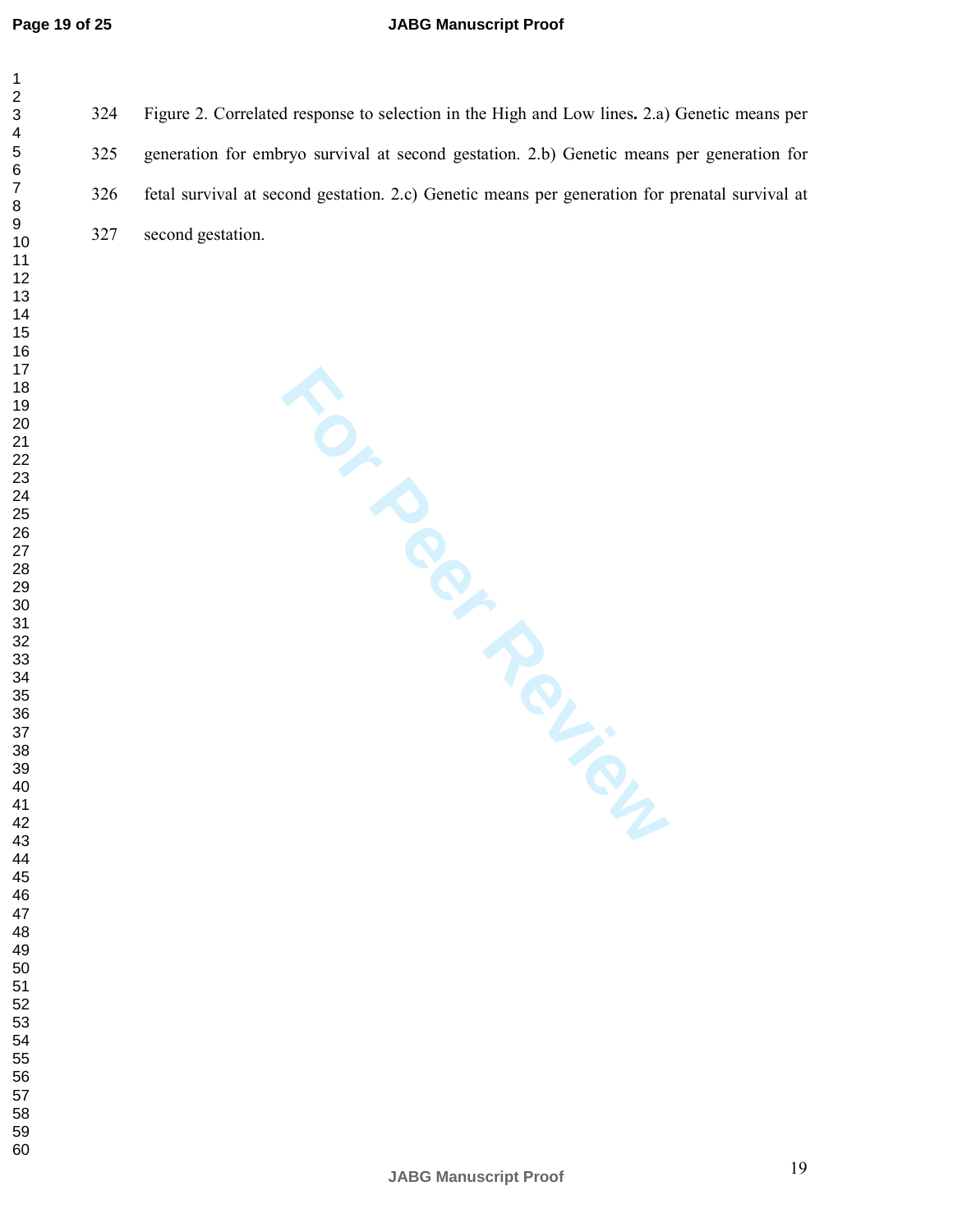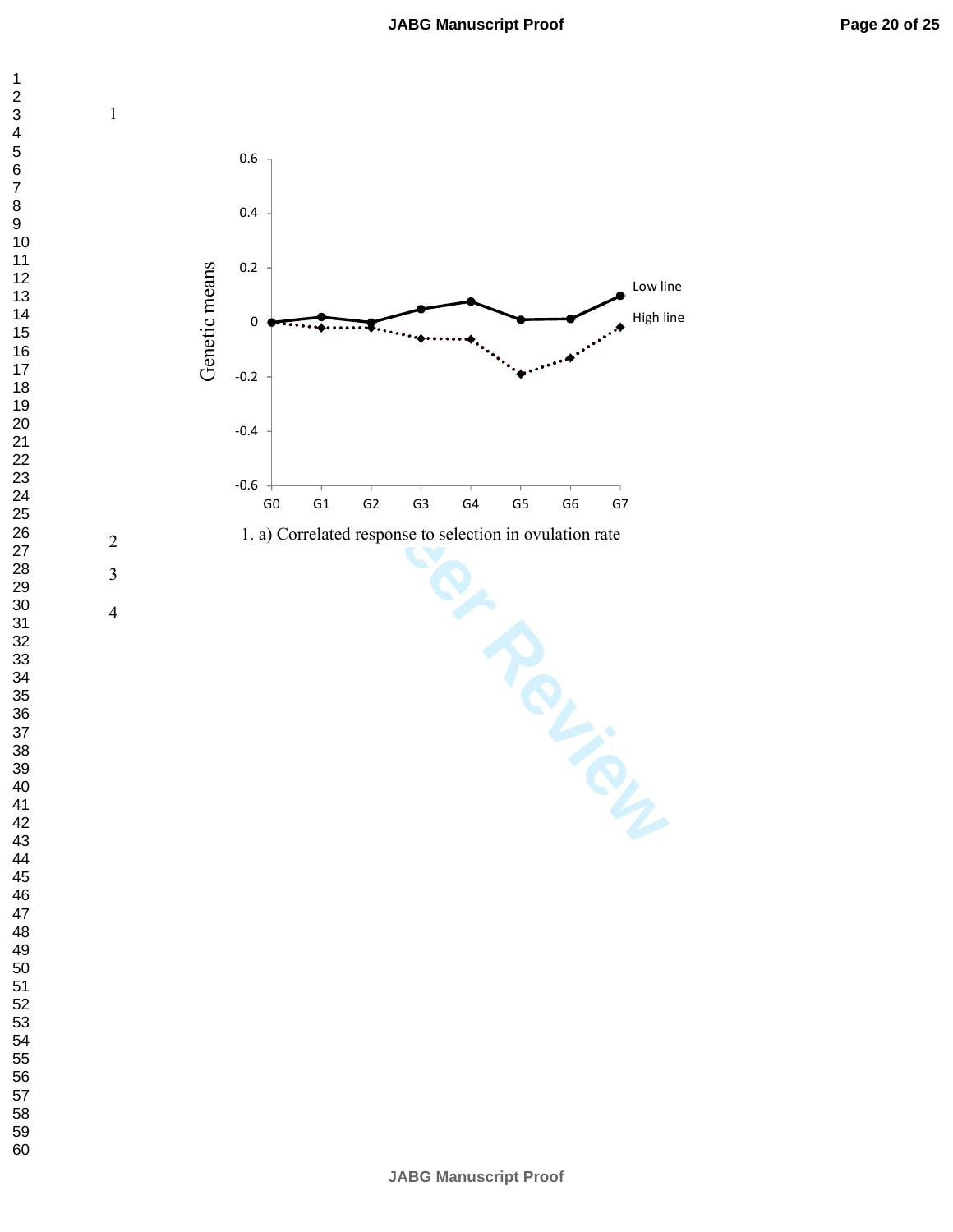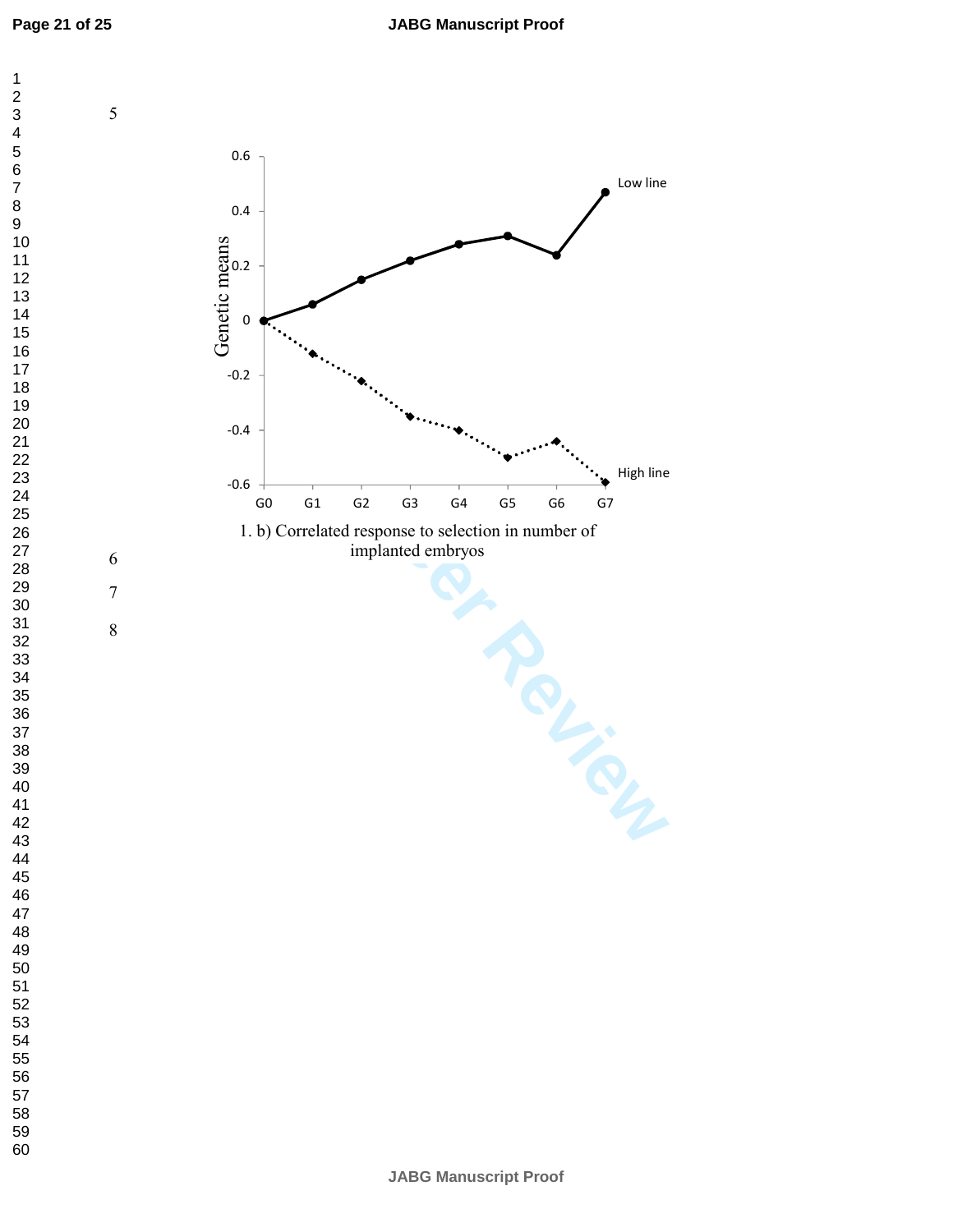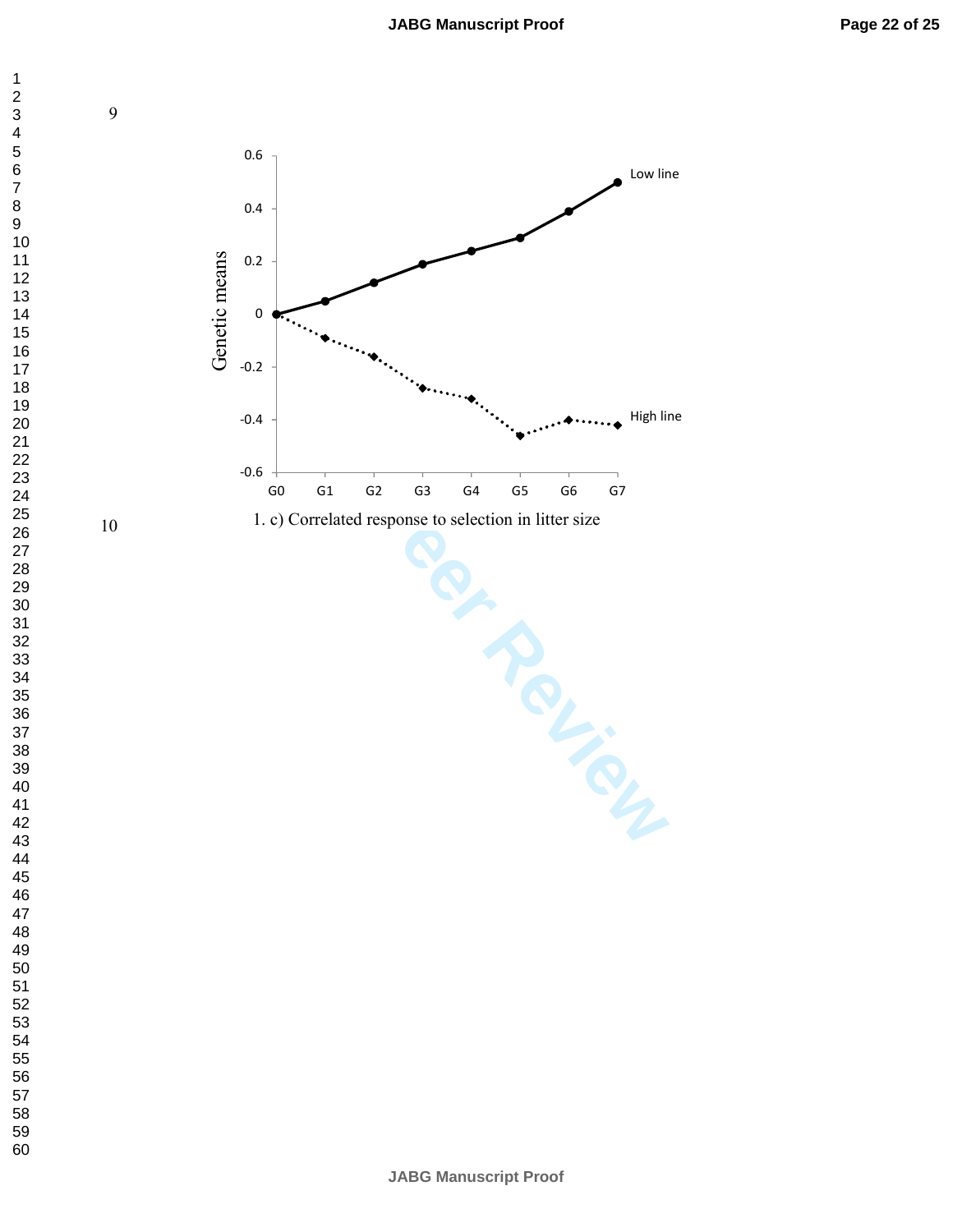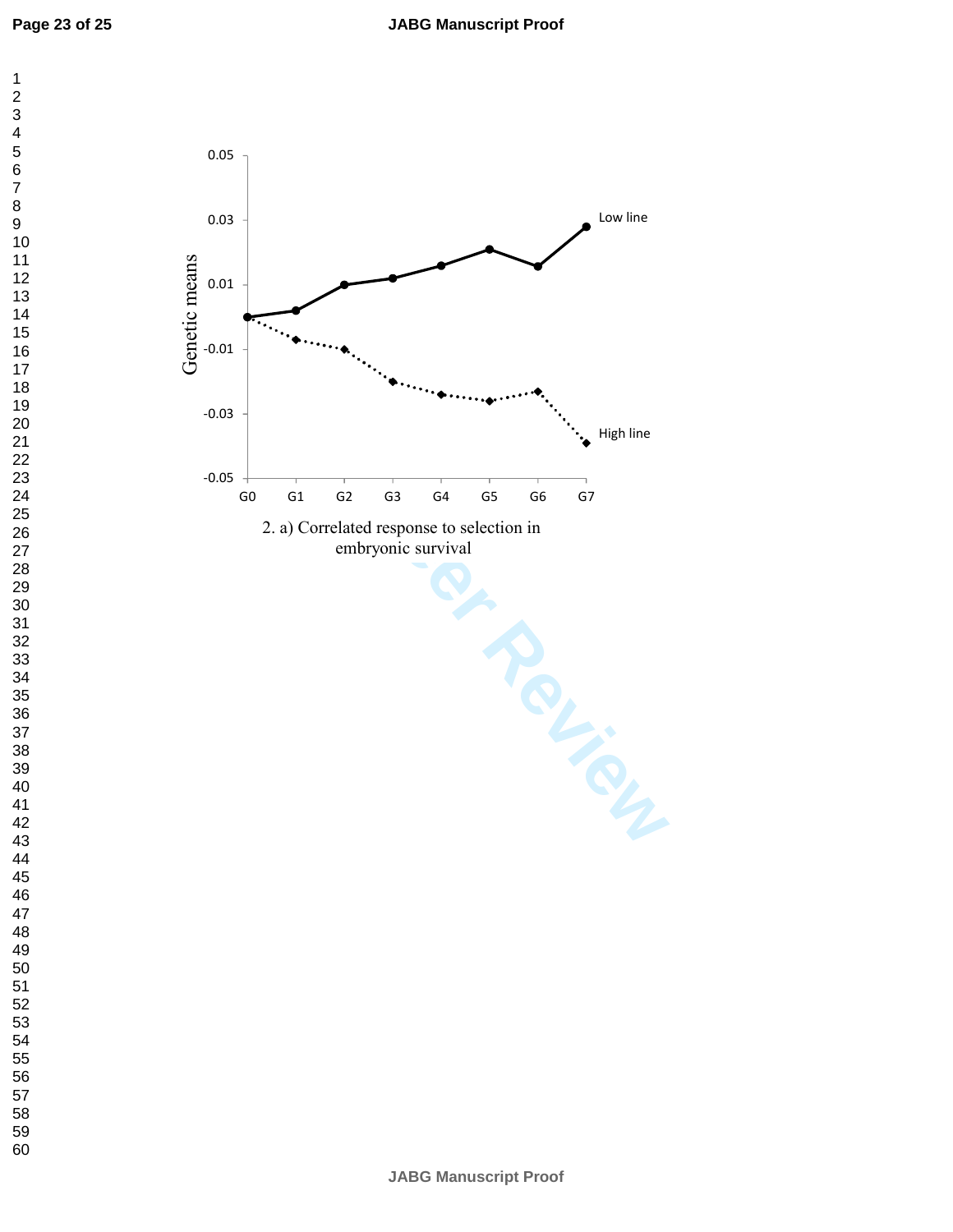